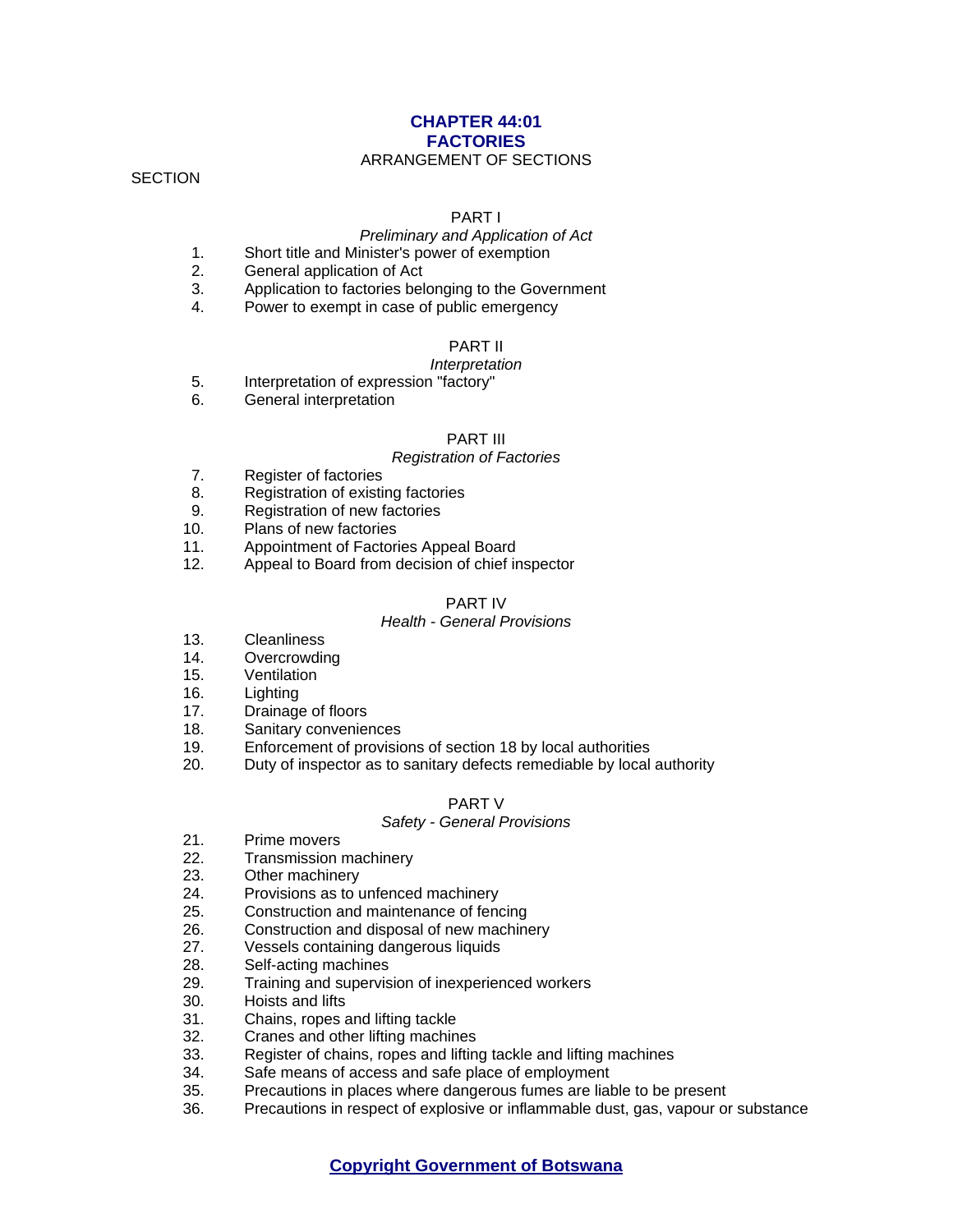- 37. Steam boiler
- 38. Steam receivers and steam containers
- 39. Air receivers
- 40. Exemption as to steam boilers, steam receivers, steam containers and air receivers
- 41. Prevention of fire
- 42. Safety provisions in case of fire
- 43. Power of court to make orders as to dangerous conditions and practices
- 44. Power of court to make orders as to dangerous factory
- 45. Appeal from orders made on complaint

#### PART VI *Welfare - General Provisions*

- 46. Supply of drinking water
- 47. Washing facilities
- 48. Accommodation for clothing
- 49. First aid
- 50. Exemption if ambulance room provided

#### PART VII

#### *Health, Safety and Welfare - Special Provisions and Regulations*

- 51. Removal of dust or fumes
- 52. Meals in certain dangerous trades
- 53. Protective clothing and appliances
- 54. Protection of eyes in certain processes
- 55. Power to make regulations for safety, health and welfare
- 56. Power to take samples
- 57. Notification of accidents and dangerous occurrences
- 58. Notification of industrial diseases

#### PART VIII

#### *Special Applications and Extensions*

- 59. Premises where part of building is separate factory
- 60. Premises in which steam boilers are used
- 61. Power to extend application of provisions of Act

### PART IX

#### *Miscellaneous*

- 62. Posting of abstract of Act, regulations and notices
- 63. General registers
- 64. Preservation of registers and records
- 65. Periodical return of persons employed
- 66. Duties of persons employed
- 67. Prohibition of deductions from wages

### PART X

#### *Administration*

- 68. Appointment of chief inspector and inspectors
- 69. Powers of inspectors

#### PART XI

#### *Offences, Penalties and Legal Proceedings*

- 70. Offences
- 71. Penalty for offences for which no express penalty provided
- 72. Power of court to order cause of contravention to be remedied
- 73. Penalty in case of death or injury

**Copyright Government of Botswana**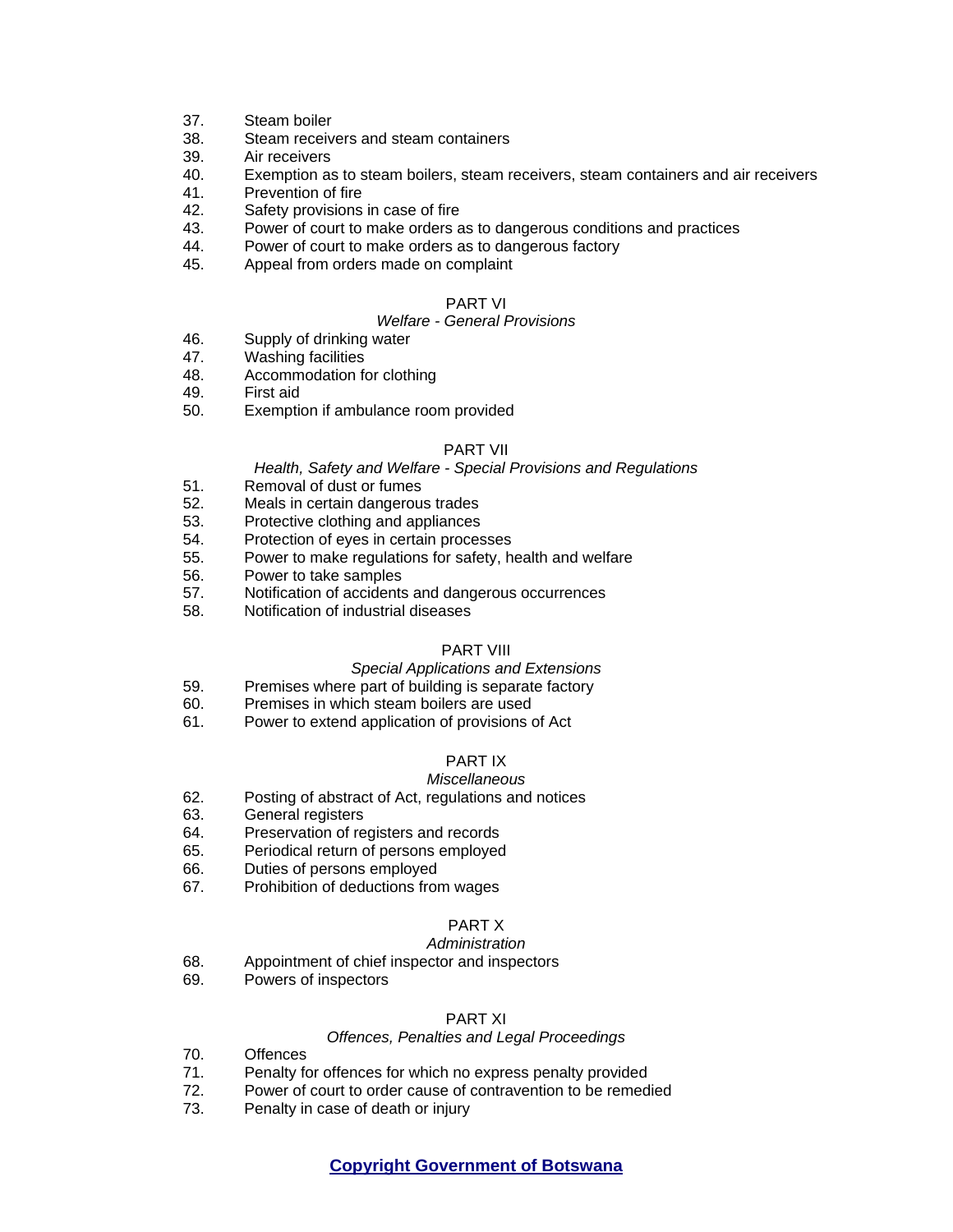- 74. Forgery of certificates, false entries and false declarations
- 75. Penalty on persons actually committing offence for which occupier is liable
- 76. Power of occupier or owner to exempt himself from liability on conviction of the actual offender
- 77. Proceedings against persons other than occupiers or owners
- 78. Prosecution of offences
- 79. Special provisions as to evidence
- 80. Service and sending of documents
- 81. Power to modify agreements
- 82. Power to apportion expenses

## PART XII

- *General*
- 83. Factories Advisory Board

84. Saving

 First Schedule - Particulars to be Submitted by Occupier or Intending Occupier of a Factory

Second Schedule - Certificate of Registration of a Factory

 Third Schedule - Register of Chains, Ropes, Lifting and lifting Machines Fourth Schedule - Processes requiring Provision of Suitable Goggles or Effective **Screens** 

 Fifth Schedule - Dangerous Occurrences of which Written Notice must be given to the Chief Inspector

Sixth Schedule - Industrial Diseases

 Seventh Schedule - Particulars to be Submitted by Occupier of Premises (other than a Factory) in which a Steam Boiler is Used

> Act 31, 1973, S.I. 159, 1978.

**An Act to make provision for the regulation of the conditions of employment in factories and other places as regards the safety, health and welfare of persons employed therein and for the safety and inspection of certain plant and machinery and for purposes incidental to or connected with matters aforesaid.** 

[*Date of Commencement: 1st January, 1979*]

## **PART I**

### *Preliminary and Application of Act* **(ss 1-4)**

### **1. Short title and Minister's power of exemption**

(1) This Act may be cited as the Factories Act.

(2) The Minister may, by order published in the *Gazette*, exempt certain factories or classes of factories from the provisions of this Act.

### **2. General application of Act**

Except as otherwise expressly provided in this Act, the provisions of this Act shall apply to all factories.

## **3. Application to factories belonging to the Government**

This Act shall apply to factories belonging to or in the occupation of the Government and to building operations and works of engineering construction undertaken by or on behalf of the Government, and to the employment by or under the Government of persons engaged in painting or renovating buildings.

### **4. Power to exempt in case of public emergency**

In the case of any public emergency the Minister may, by order, to the extent and during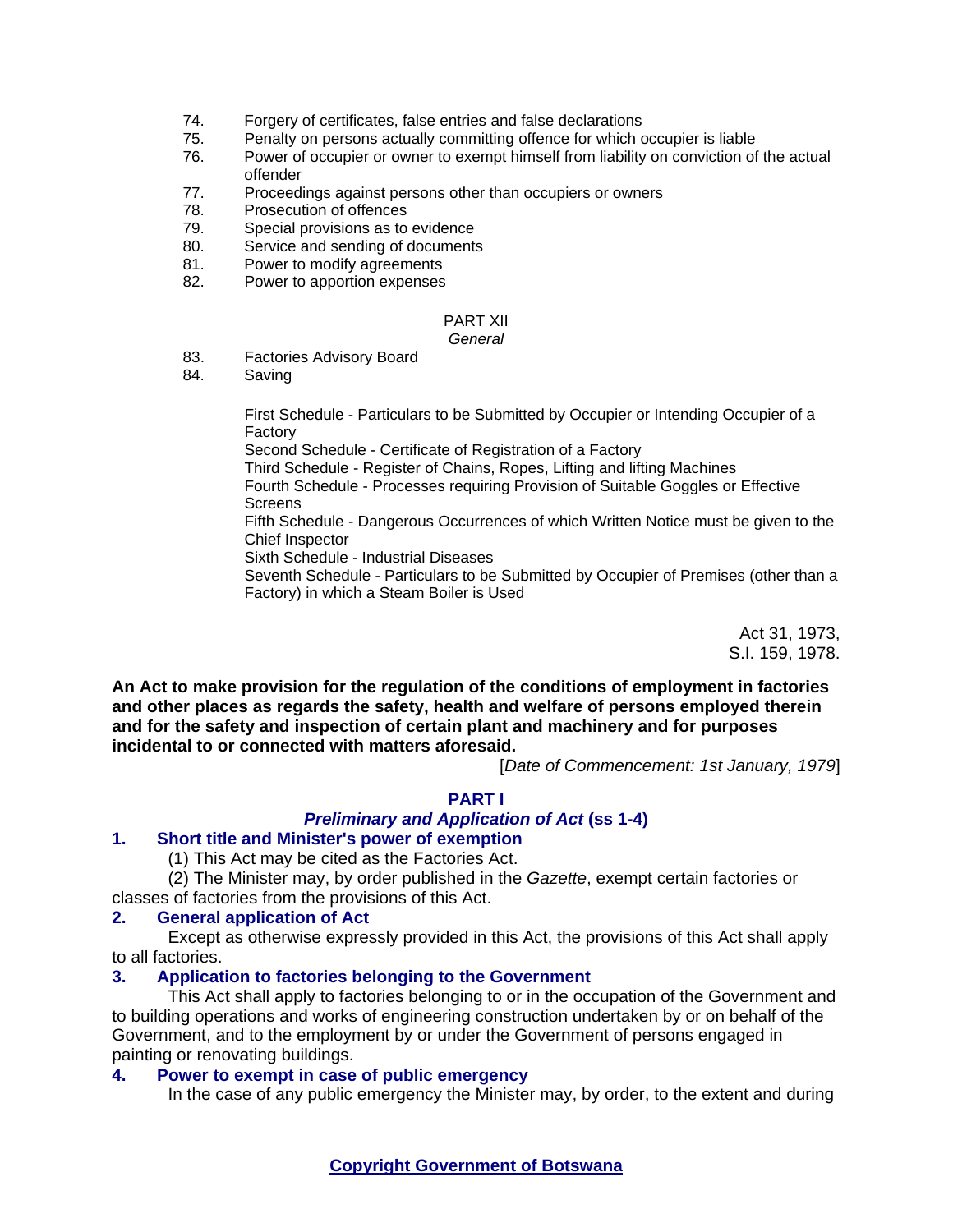the period named in the order published in the *Gazette*, exempt from this Act either factories generally or any class or description of factory.

## **PART II**

## *Interpretation* **(ss 5-6)**

## **5. Interpretation of expression "factory"**

(1) Subject to the provisions of this section, the word "factory" means any premises in which persons are employed in manual labour in any process for or incidental to any of the following purposes, namely-

- (*a*) the making of any article or part of any article;
- (*b*) the altering, repairing, ornamenting, finishing, cleaning, washing, breaking up or demolition of any article; or
- (*c*) the adapting of any article for sale,

being premises in which, or within the close or curtilage or precincts of which, the work is being carried on by way of trade or for purposes of gain and to or over which the employer of the persons employed therein has the right of access or control, and whether or not they are factories by reason of the foregoing definition the word "factory" also includes the following premises in which persons are employed in manual labour, that is to say-

- (i) any premises in which the business of washing or filling of bottles or containers or the packing of articles is carried on incidental to the purpose of any factory;
- (ii) any premises in which the construction, reconstruction or repair of locomotives, vehicles or other plant for use for transport purposes is carried on as ancillary to a transport undertaking or other industrial or commercial undertaking, not being premises used for the housing of locomotives or vehicles where only cleaning, washing or minor adjustments are carried out;
- (iii) any premises in which printing by letterpress, lithography, photogravure or other similar process, or bookbinding is carried on by way of trade or for purposes of gain or incidental to another business carried on;
- (iv) any premises in which mechanical power is used in connection with the making or repair of articles of metal or wood or any other material incidental to any business carried on by way of trade or for purposes of gain;
- (v) any premises in which articles are made or prepared incidental to the carrying on of building operations or works of engineering construction not being premises in which such operations or works are being carried on;
- (vi) any premises in which persons are regularly employed in or in connection with the generation of electrical energy for supply by way of trade, or for the supply for the purposes of any industrial or commercial undertaking or for any public building or public institution, or for supply to streets or other public places;
- (vii) any premises in which mechanical power is used for the purpose of or in connection with a water supply, being premises in which persons are regularly employed;
- (viii) any sewage works in which mechanical power is used and any pumping station used in connection with any sewage works:

Provided that the Minister may, if in special circumstances he thinks it expedient to do so, at any time by order published in the *Gazette* exempt any premises or part of any premises, being a factory as hereinbefore defined, from the application of all or any of the provisions of this Act.

(2) Where the Minister has made an order under section 61 extending the application of this Act or any Part thereof to any premises, process or operation, such premises, process or operation shall be deemed to be a factory for the purposes of this Act or the Part thereof so applied.

(3) Any line or siding (not being part of a railway) which is used in connection with and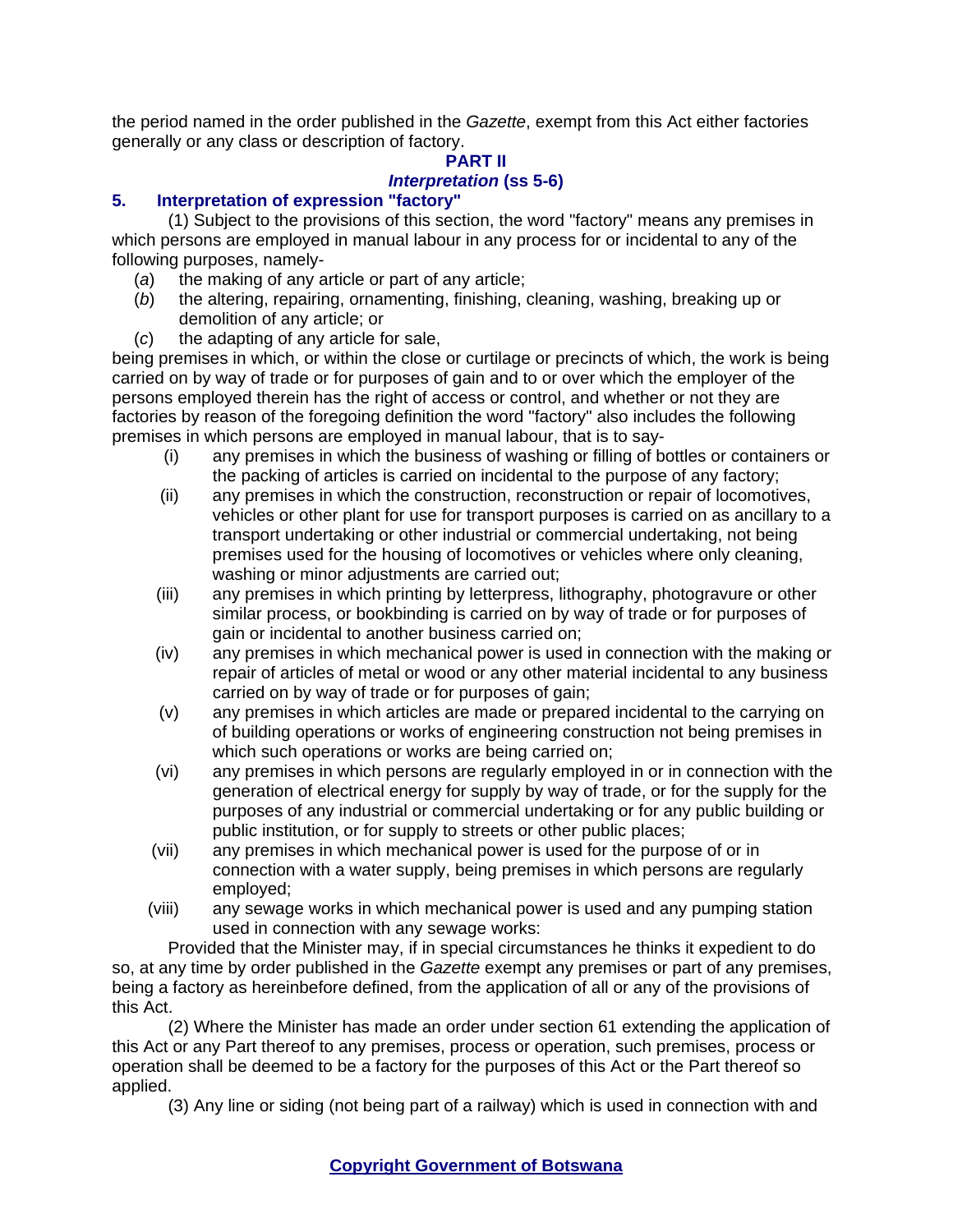for the purposes of a factory shall be deemed to be part of the factory; and if any such line or siding is used in connection with more than one factory belonging to different occupiers, the line or siding shall be deemed to be a separate factory, and the provisions of this Act shall apply as if such different occupiers were jointly the occupiers of the line or siding so deemed to be a factory.

(4) Any workplace in which, with the permission of or under agreement with the owner or occupier, two or more persons carry on any work which would constitute the workplace of a factory if the persons working therein were in the employment of the owner or occupier, shall be deemed to be a factory for the purposes of this Act, and, in the case of any such workplace, the provisions of this Act shall apply as if the owner or occupier of the workplace were the occupier of the factory and the persons working therein were persons employed in the factory.

(5) No premises to which the provisions of the Mines, Quarries, Works and Machinery Act apply shall be deemed to be a factory.

(6) Where a place situate within the close, curtilage or precincts forming a factory is solely used for some purpose other than the process carried on in the factory, that place shall not be deemed to form part of the factory for the purposes of this Act.

(7) Premises shall not be excluded from the definition of a factory by reason only that they are open air premises.

(8) No premises belonging to or in the occupation of the Government or any local authority shall be deemed not to be a factory by reason only that the work carried on thereat is not carried on by way of trade or for purposes of gain.

### **6. General interpretation**

(1) In this Act, unless the context otherwise requires-

**"article"** includes any solid, liquid or gas, or any combination thereof;

**"bodily injury"** includes injury to health;

**"building operation"** means the construction, structural alteration, repair or maintenance of a building (including re-pointing, re-decoration and external cleaning the structure), the demolition of a building, and the preparation for, and laying the foundation of, an intended building, but does not include any operation which is a work of engineering construction within the meaning of this Act;

**"chief inspector"** means the chief inspector of factories appointed under this Act;

**"class or description"**, in relation to factories, includes a group of factories described by reference to locality;

**"driving belt"** includes any driving strap or rope;

**"fume"** includes gas or vapour;

**"general register"** means the register kept in accordance with the requirements of section 63;

**"inspector"** means an inspector of factories appointed under this Act and includes the chief inspector;

**"Labour Commissioner"** means the Labour Commissioner in the Ministry for the time being responsible for labour matters;

**"local authority"** includes, in any area, such person or body of persons as the Minister may by regulations made under section 55 declare to be a local authority for the purposes of this Act;

**"machinery"** includes any driving belt;

**"maintained"** means maintained in an efficient state, in efficient working order and in good repair;

**"mine"** has the same meaning assigned to it in the Mines, Quarries, Works and Machinery Act;

**"owner"** means the person for the time being receiving the rents or profits of the premises in connection with which the word is used, whether on his own account or as agent or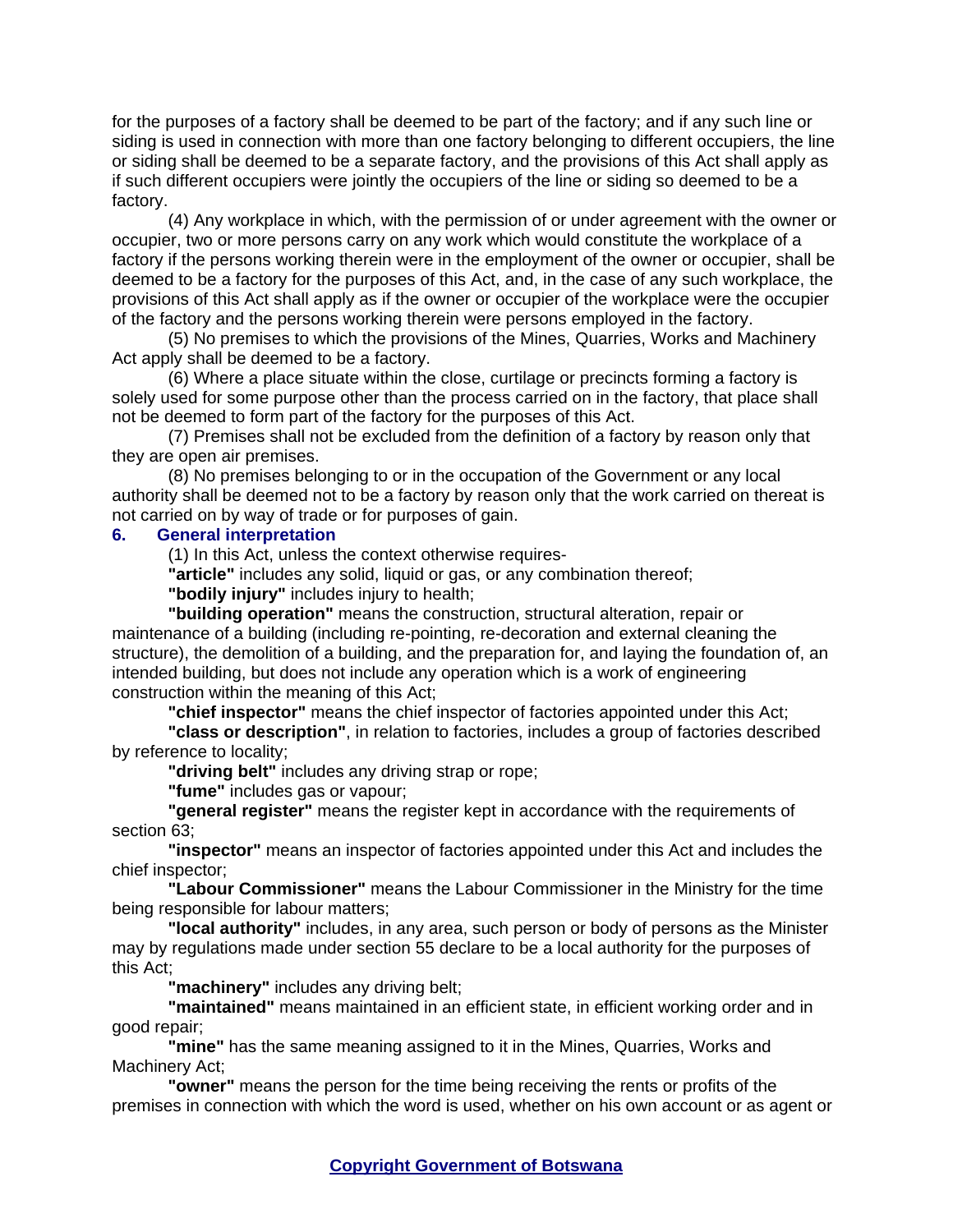trustee for any other person, or who would so receive the same if the premises were leased;

**"prime mover"** means every engine, motor or other appliance which provides mechanical energy derived from steam, water, wind, electricity, the combustion of fuel or other source;

**"process"** includes the use of any locomotive;

**"railway"** means any railway used for the purpose of public traffic, whether passenger goods or other traffic, and includes any works used in connection with and for the purposes of the railway;

**"sanitary conveniences"** includes urinals, water closets, earth closets, chemical closets, privies, ashpits and any similar conveniences;

**"steam boiler"** means any closed vessel in which for any purpose steam is generated under pressure greater than atmospheric pressure and includes any economizer used to heat water being fed to any such vessel, and any superheater used for heating steam;

**"transmission machinery"** means every shaft, wheel, drum, pulley, system of fast and loose pulleys, coupling, clutch, driving belt or any other device by which the motion of a prime mover is transmitted to or received by any machine or appliance;

**"work of engineering construction"** means the construction of any railway line or siding, and the construction, structural alteration or repair (including re-pointing and re-painting) or the demolition of any tunnel, bridge, viaduct, waterworks, reservoir, pipeline, aqueduct, sewer, sewage works, or gas holder, and includes such other works as may be specified by the Minister by order published in the *Gazette*.

(2) For the purposes of this Act, machinery or plant shall be deemed to have been constructed or reconstructed before the commencement of this Act or the making of regulations under this Act, and a factory or building shall be deemed to have been constructed, reconstructed, extended, added to or converted for use as a factory, before the commencement of this Act or the coming into operation of any provision of this Act, or the making of regulations under this Act, if the construction, reconstruction, extension, addition or conversion was begun before the commencement of this Act, or the making of regulations under this Act, or the coming into operation of any provision of this Act, as the case may be.

(3) For the purposes of this Act, mechanical power shall not be deemed to be used in a factory by reason only that mechanical power is used for the purpose of heating, cooling, ventilating or lighting the workrooms or other parts of the factory.

(4) For the purposes of this Act, an apprentice shall be deemed to be a person employed.

## **PART III**

## *Registration of Factories* **(ss 7-12)**

## **7. Register of factories**

The chief inspector shall keep a register of factories, in which he shall cause to be entered such particulars in relation to every factory required to be registered under this Act as he may consider necessary or desirable.

### **8. Registration of existing factories**

(1) Every person who, at the commencement of this Act, occupies a factory shall, within one month after such commencement, apply for the registration of such factory by sending to the chief inspector a written notice containing the particulars set out in the First Schedule.

(2) Upon receipt of such notice the chief inspector shall cause the factory to be registered and shall issue to the applicant a certificate of registration in the form set out in the Second Schedule.

(3) Any person who, without having been issued to him a certificate of registration under this section, and after the period of one month after the commencement of this Act, continues to occupy or use as a factory premises which were so occupied or used by him at such commencement shall be guilty of an offence and liable to a fine not exceeding P400 or to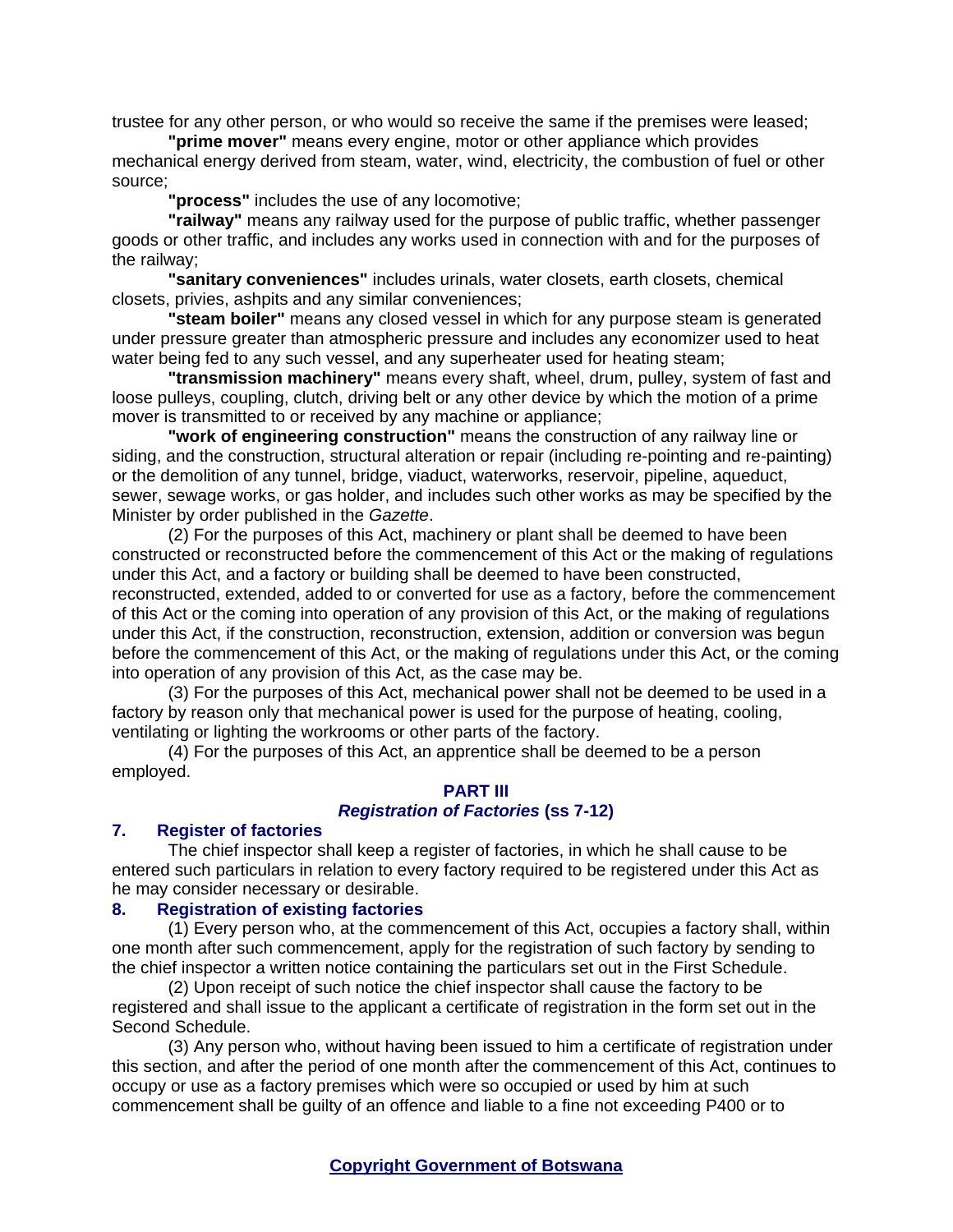imprisonment for a term not exceeding six months, or to both, and if the contravention in respect of which he was convicted is continued after the conviction, he shall be guilty of a further offence and liable in respect thereof to a fine not exceeding P30 or to imprisonment for a term not exceeding 14 days, or to both, for each day on which the offence was so continued.

### **9. Registration of new factories**

(1) Before any person occupies or uses as a factory any premises which were not so occupied or used by him at the commencement of this Act, he shall apply for registration of such premises by sending to the chief inspector a written notice containing the particulars set out in the First Schedule.

(2) Upon receipt of such notice and on being satisfied that the premises are suitable for use as a factory of the nature stated in the notice, the chief inspector shall cause the premises to be registered and shall issue to the applicant a certificate of registration in the form set out in the Second Schedule.

(3) Any person who, without having been issued to him a certificate of registration referred to in subsection (2), occupies or uses as a factory any premises which were not so occupied or used by him at the commencement of this Act, shall be guilty of an offence and liable to a fine not exceeding P400 or to imprisonment for a term not exceeding six months, or to both, and if the contravention in respect of which he was convicted is continued after the conviction, he shall be guilty of a further offence and liable in respect thereof to a fine not exceeding P30 or to imprisonment for a term not exceeding 14 days, or to both, for each day on which the offence was so continued.

(4) Where the chief inspector refuses to issue a certificate of registration under this section he shall, if so required by the applicant, state in writing the grounds of such refusal.

### **10. Plans of new factories**

Where, under the provisions of any written law, plans of an intended factory or of any intended building appurtenant to a factory or an existing building for use as a factory are submitted to any local authority, such authority shall, before approving such plans, forward copies thereof to the chief inspector and, notwithstanding the provisions of any such written law, shall not approve the plans until notified by the chief inspector that the premises concerned are, in his opinion, suitable for use as a factory of the nature proposed.

## **11. Appointment of Factories Appeal Board**

(1) Subject to the provisions of subsection (2), the Minister may, by notice published in the *Gazette*, appoint such persons as he thinks fit to be a Factories Appeal Board (in this Act referred to as "the Board") for the purpose of hearing and determining any appeal that may be submitted to it under the provisions of section 12.

(2) The Board shall consist of a chairman, who shall be a person qualified to be admitted as an advocate or attorney under the Legal Practitioners Act, and not less than six other members.

(3) At any meeting of the Board, a quorum shall be the chairman and two other members.

(4) The Minister may make regulations regulating the procedure of the Board and, in the absence of any such regulations, the Board shall regulate its own procedure.

## **12. Appeal to Board from decision of chief inspector**

(1) If any person is aggrieved by a decision of the chief inspector under the provisions of this Part he may, within 30 days from the date of such decision, send to the chairman of the Board and to the chief inspector written notice of his intention to appeal to the Board against the decision and such notice shall state the grounds of appeal.

(2) On receipt of such written notice, the chairman of the Board shall appoint a day and place for the hearing of the appeal and shall notify the parties concerned in the appeal.

(3) For the purposes of subsection (2) the chief inspector shall be a party concerned in the appeal and shall be entitled to appear and be heard before the Board at the hearing of such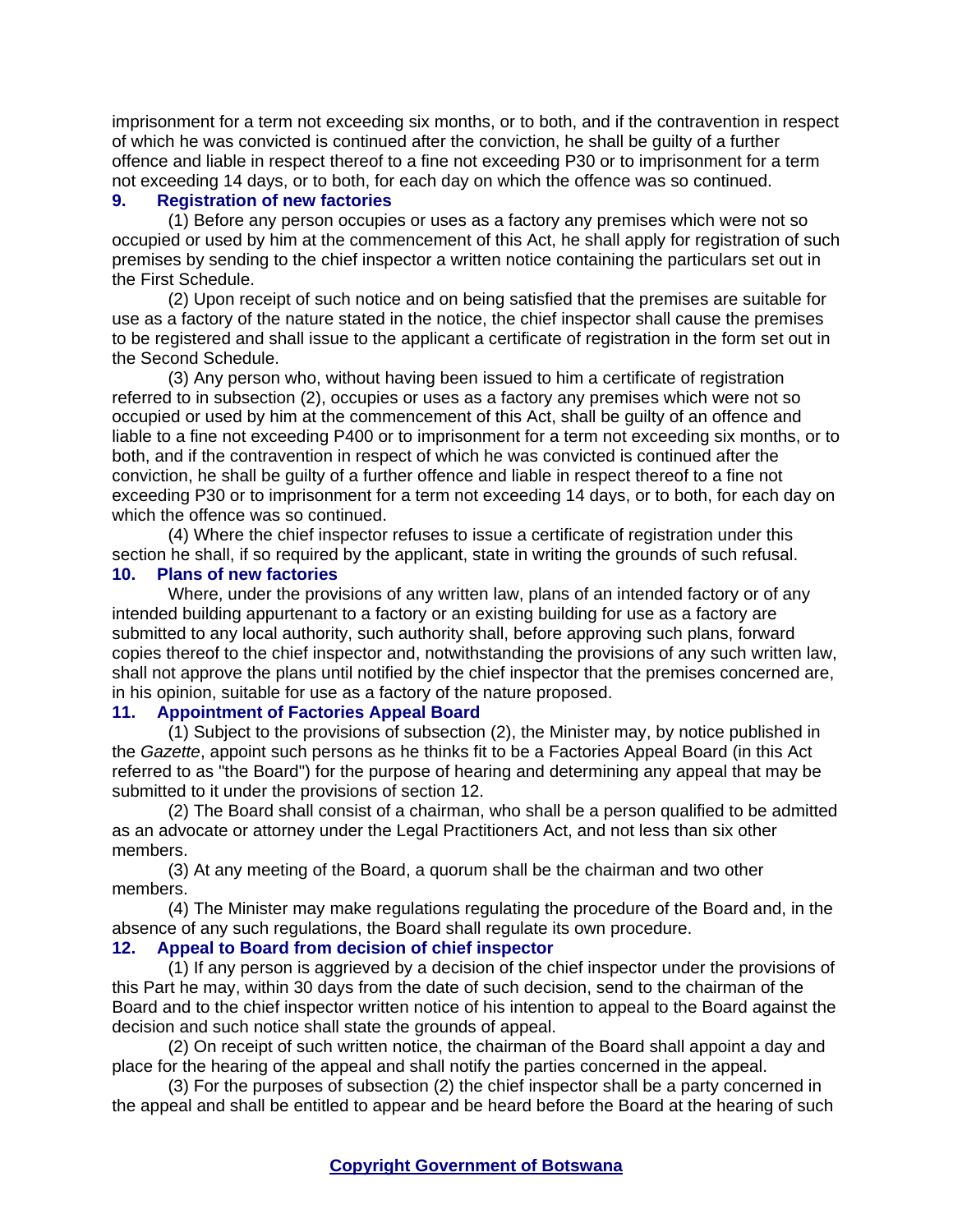appeal.

(4) The Board may, on hearing the appeal, confirm, vary or reverse the decision of the chief inspector, and the decision of the Board shall be final and shall not be subject to further appeal.

### **PART IV**

### *Health - General Provisions* **(ss 13-20)**

### **13. Cleanliness**

Every factory shall be kept in a clean state, and free from effluvia arising from any drain, sanitary convenience or nuisance, and without prejudice to the generality of the foregoing-

- (*a*) accumulations of dirt, refuse and waste materials shall be removed daily by a suitable method from the floors and benches of workrooms and from the staircases and passages;
- (*b*) the floor of every workroom shall be cleaned at least twice in every week by washing or, if it is effective and suitable, by sweeping or any other method;
- (*c*) all inside walls or partitions and all ceilings or tops of rooms, and all walls, sides and tops of passages and staircases shall-
	- (i) where they have a smooth impervious surface, at least once in every period of 12 months be washed with hot water and soap or cleaned by some other suitable method;
	- (ii) where they are kept painted with oil paint or varnished, be repainted or revarnished at least once in every period of three years, and at least once in every period of 12 months be washed with hot water and soap or cleaned by some other suitable method;
	- (iii) in other cases be kept whitewashed or colourwashed and the whitewashing or colourwashing shall be repeated at least once in every period of 12 months:

Provided that where it appears to the Minister that in any class or description of factory or part thereof any of the foregoing provisions of this section are not required for the purpose of keeping the factory in a clean state, or are by reason of special circumstances inappropriate or inadequate for such purpose, he may, if he thinks fit, by order published in the *Gazette*, direct that those provisions shall not apply to factories, or parts of factories, of that class or description, or shall apply as varied by the order.

### **14. Overcrowding**

(1) A factory shall not, while work is carried on, be so overcrowded as to cause risk of injury to the health of the persons employed therein.

(2) Without prejudice to the generality of subsection (1), a factory shall be deemed to be so overcrowded if the number of persons at a time in any workroom is such that the amount of cubic space allowed for each person employed is less than 10 cubic metres:

Provided that in calculating for the purposes of this subsection the amount of cubic space in any room, no space more than four and one half metres from the floor shall be taken into account, and, where a room contains a gallery, the gallery shall be treated for the purposes of this subsection as if it were partitioned off from the remainder of the room and formed a separate room.

(3) Every workroom shall be not less than three metres in height, measured from the floor to the lowest point of the ceiling, or, where there is no ceiling, to the lowest point of the roofing material:

Provided that, if the Minister is satisfied that owing to the special conditions under which the work is carried on in any workroom the application of the provisions of this subsection to that workroom would be inappropriate or unnecessary, he may by certificate in writing exempt the workroom from the requirements of this section subject to any conditions specified in the certificate.

(4) As respects any room used as a workroom at the date of the commencement of this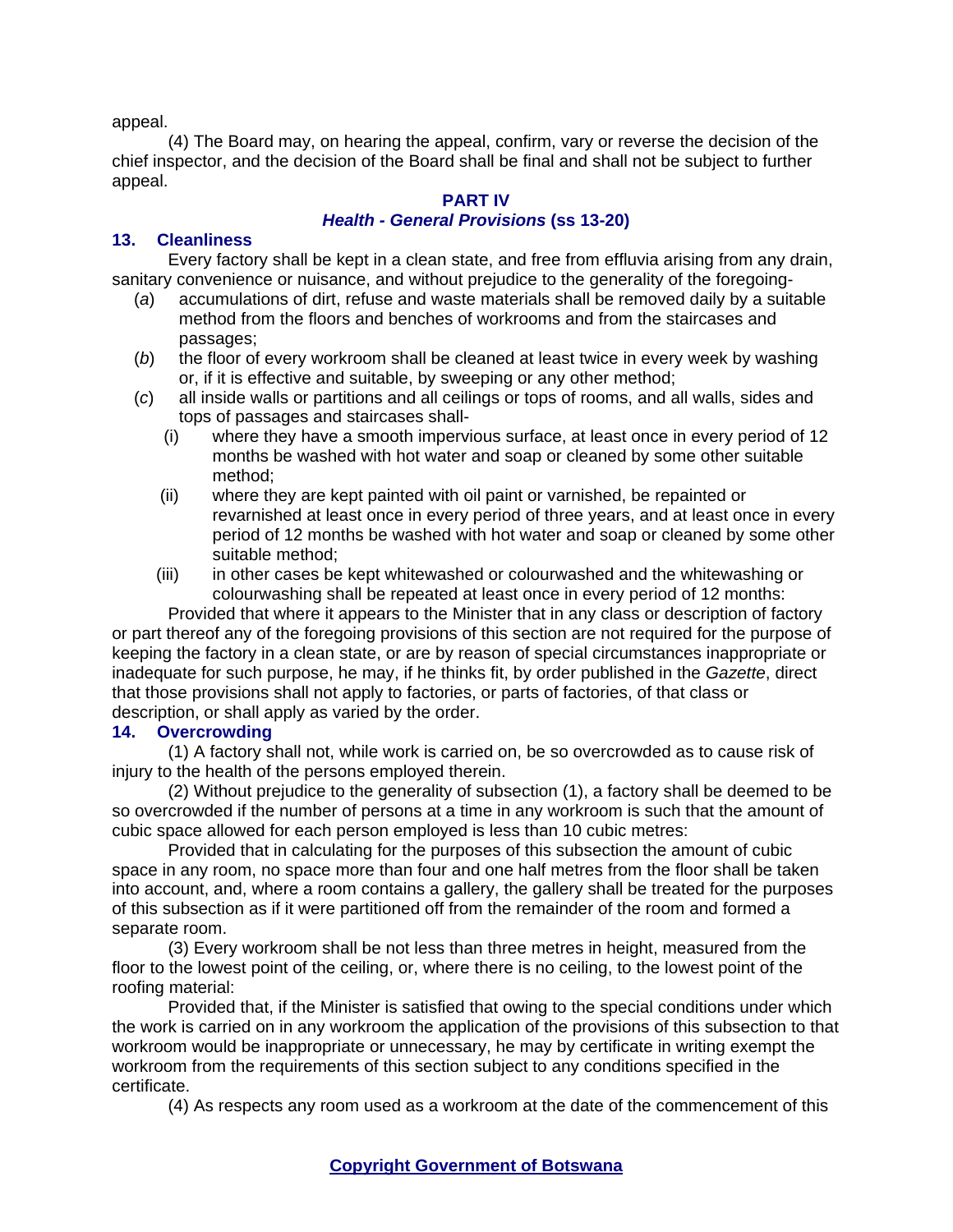Act, the provisions of subsections (2) and (3) shall not have effect until after the expiration of a period of two years after that date.

### **15. Ventilation**

Effective and suitable provision shall be made for securing and maintaining, by the circulation of fresh air in each workroom, the adequate ventilation of the room.

### **16. Lighting**

(1) Effective provision shall be made for securing and maintaining sufficient and suitable lighting, whether natural or artificial, in every part of a factory in which persons are working or passing.

(2) All glazed windows and skylights used for the lighting of workrooms shall, as far as practicable, be kept clean on both the inner and outer surfaces and free from obstruction of light:

Provided that this subsection shall not affect the whitewashing or shading of windows and skylights for the purpose of mitigating heat or glare.

### **17. Drainage of floors**

Where any process is carried on which renders the floor liable to be wet to such an extent that the wet is capable of being removed by drainage, effective means shall be provided and maintained for draining off the wet.

### **18. Sanitary conveniences**

(1) Sufficient and suitable sanitary conveniences for the persons employed in the factory shall be provided, maintained and kept clean, and effective provision shall be made for lighting the conveniences; and, where persons of both sexes are or are intended to be employed (except in cases where the only persons employed are members of the same family dwelling there), such conveniences shall afford proper separate accommodation for persons of each sex.

(2) Regulations may be made determining for factories or for any class or description of factory what is sufficient and suitable provision for the purposes of this section.

## **19. Enforcement of provisions of section 18 by local authorities**

The provisions of section 18, and any regulations made thereunder, shall, in such areas as the Minister may by order direct, be enforced by the local authority.

### **20. Duty of inspector as to sanitary defects remediable by local authority**

Where an inspector finds any act, default, nuisance or other matter in relation to any sanitary convenience in a factory which appears to him to be the concern of a local authority under this Part, he shall give notice thereof in writing to the local authority, which shall proceed as soon as possible to take steps to enforce such provisions of section 18 and any regulations made thereunder as have been contravened.

## **PART V**

## *Safety - General Provisions* **(ss 21-45)**

### **21. Prime movers**

(1) Every flywheel directly connected to any prime mover and every moving part of any prime mover, except any prime mover mentioned in subsection (3), shall be securely fenced, whether the flywheel or prime mover is situated in any engine house or not.

(2) The head and tail race of every water wheel and of every water turbine shall be securely fenced.

(3) Every part of any electric generator, alternator, motor or rotary converter, and every flywheel directly connected thereto shall be securely fenced unless it is in such a position or of such construction as to be safe to every person employed or working on the premises as it would be if securely fenced.

## **22. Transmission machinery**

(1) Every part of any transmission machinery shall be securely fenced unless it is in such a position or of such construction as to be safe to every person employed or working on the premises as it would be if securely fenced.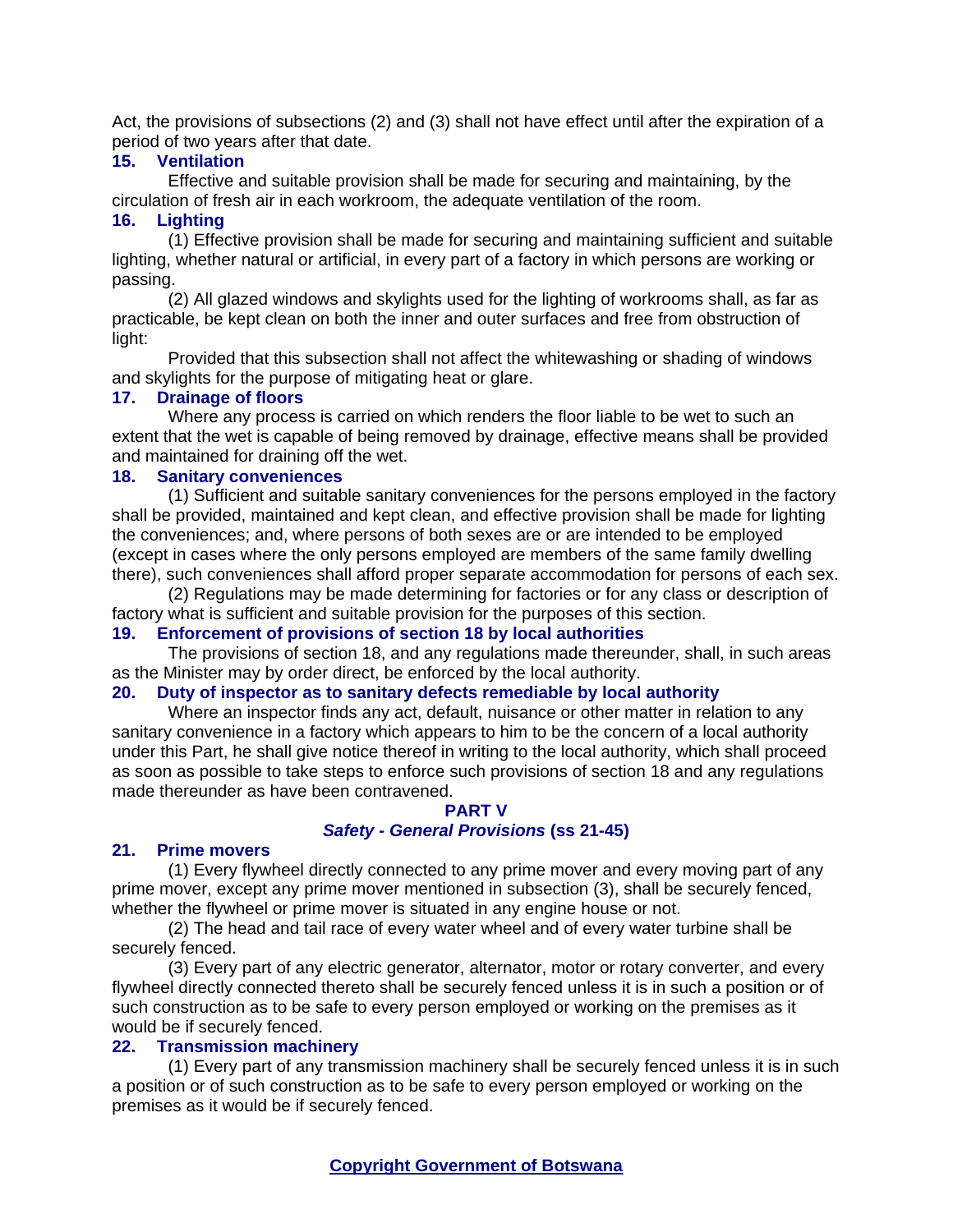(2) Efficient devices or appliances shall be provided and maintained in every room or place where work is carried on by which the power can be promptly cut off from the transmission machinery in that room or place.

(3) Every machine intended to be driven by mechanical power shall be provided with an efficient starting and stopping appliance, the control of which shall be in such a position as to be readily and conveniently operated by the person operating the machine.

(4) No driving belt when not in use shall be allowed to rest or ride upon a revolving shaft which forms part of the transmission machinery.

(5) Suitable striking gear or other efficient mechanical appliances shall be provided and maintained and used to move driving belts to and from fast and loose pulleys which form part of the transmission machinery, and any such gear and appliances shall be so constructed, placed and maintained as to prevent the driving belt from creeping back on the fast pulley.

(6) The chief inspector may by certificate in writing grant, subject to any conditions specified in the certificate, exemption from compliance with any of the requirements of subsections (2), (3), (4) and (5) in any case where he is satisfied that compliance with the requirement is unnecessary or impracticable.

### **23. Other machinery**

(1) Every dangerous part of any machinery, other than prime movers and transmission machinery, shall be securely fenced unless it is in such a position or of such construction as to be as safe to every person employed or working on the premises as it would be if securely fenced:

Provided that, insofar as the safety of a dangerous part of any machinery cannot, by reason of the operation, be secured by means of a fixed guard, the requirements of this subsection shall be deemed to have been complied with if a device is provided which, in the opinion of the chief inspector, satisfactorily protects the operator from coming into contact with that part.

(2) Any part of a stock-bar which projects beyond the headstock of a lathe shall be securely fenced unless it is in such a position as to be safe to every person employed or working on the premises as it would be if securely fenced.

## **24. Provisions as to unfenced machinery**

(1) Subject to the provisions of subsection (2), in determining, for the purposes of the foregoing provisions of this Part, whether any part of machinery is in such a position or of such construction as to be as safe to every person employed or working on the premises as it would be if securely fenced-

- (*a*) no account shall be taken of any person carrying out, while the part of the machinery is in motion, an examination thereof or any lubrication or adjustment shown by such examination to be immediately necessary, being an examination, lubrication or adjustment which it is necessary to carry out while the part of the machinery is in motion; and
- (*b*) in the case of any part of transmission machinery used in any process in any factory with respect to which the chief inspector has declared, by certificate in writing, that he is satisfied that, owing to the continuous nature of the process, the stopping of that part would seriously interfere with the carrying on of the process in such factory, no account shall be taken of any person carrying out, by such methods and in such circumstances and subject to such conditions as may be specified in the certificate, any lubrication or any mounting or shipping of belts.

(2) This section shall only apply where-

- (*a*) the examination, lubrication or other operation is carried out by a male person who-
	- (i) has attained the apparent age of 18 years;
	- (ii) has been appointed by the occupier of the factory, by certificate attached to the general register, to carry out such examination, lubrication or other operation, and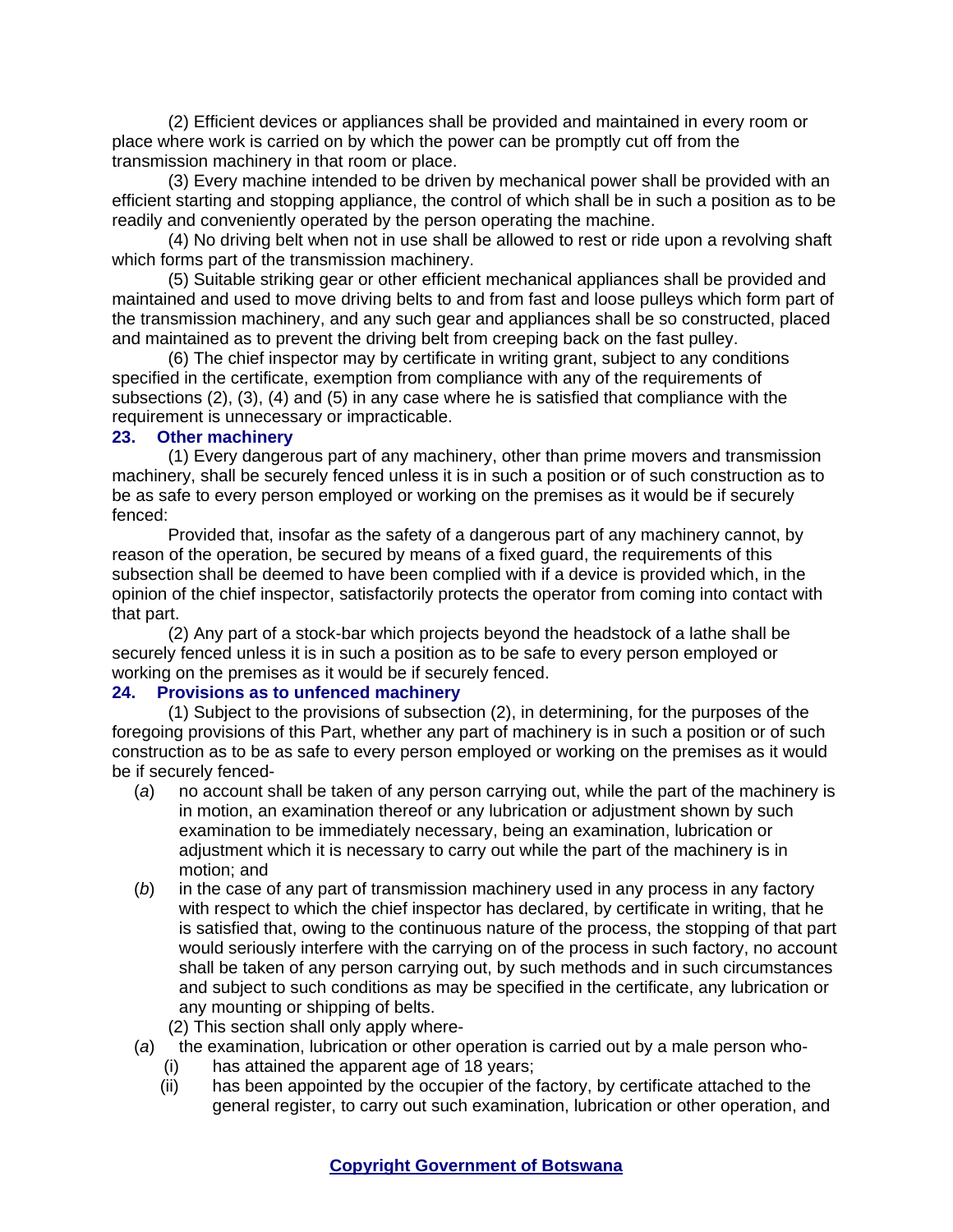has been furnished by the occupier with a copy of such certificate signed by him;

- (iii) has been sufficiently trained for the purposes of the work entailed by, and is acquainted with the dangers of moving machinery arising in connection with, such examination, lubrication or other operation; and
- (iv) has been provided by the occupier with and is wearing a close fitting garment in good repair, which is fastened by means having no exposed loose ends and has no external pockets other than a hip pocket;
- (*b*) another person, instructed as to the steps to be taken in case of emergency, is immediately available within sight or hearing of any person carrying out such examination, lubrication or other operation; and
- (*c*) any ladder in use for the carrying out of such examination, lubrication or other operation is securely fixed or lashed, or is firmly held by a person stationed at the foot of the ladder.

### **25. Construction and maintenance of fencing**

All fencing or other safeguards provided in pursuance of the foregoing provisions of this Part shall be of substantial construction, and constantly maintained and kept in position while the parts required to be fenced or safeguarded are in motion or in use, except when any such parts are necessarily exposed for examination and for any lubrication or adjustment shown by such examination to be immediately necessary, and all the conditions specified in section 24(2) are complied with.

### **26. Construction and disposal of new machinery**

(1) In the case of any machine in a factory being a machine intended to be driven by mechanical power-

- (*a*) every set screw, bolt or key on any revolving shaft, spindle, wheel or pinion shall be so sunk, encased or otherwise effectively guarded as to prevent danger; and
- (*b*) all spur or other toothed or friction gearing, which does not require frequent adjustment while in motion, shall be completely encased unless it is so situated as to be as safe as it would be if completely encased.

(2) Any person who sells or lets on hire, or as agent of the seller or hirer causes or procures to be sold or let on hire for use in a factory, any machine intended to be driven by mechanical power which does not comply with the requirements of this section, shall be guilty of an offence and liable to a fine not exceeding P400 or to imprisonment for a term not exceeding six months, or to both.

(3) The Minister may, by order published in the *Gazette*, extend the provisions of subsection (2) to machinery or plant which does not comply with such requirements of this Act as may be specified in the order and any order under this subsection may relate to machinery or plant in a specified process.

(4) Nothing in this section shall apply to any machine constructed before the commencement of this Act and no order under this section shall apply to any machinery or plant constructed before the publication of such order.

### **27. Vessels containing dangerous liquids**

(1) Every fixed vessel, structure, sump or pit, of which the edge is level with or less than one metre above the adjoining ground or platform shall, if it contains any scalding, corrosive or poisonous liquid, either be securely covered or securely fenced to at least that height, or where by reason of the nature of the work neither secure covering nor secure fencing to that height is practicable, all practical steps shall be taken by covering, fencing or other means to prevent any person from falling into the vessel, structure, sump or pit.

(2) As respects any such plant mentioned in subsection (1), a warning notice, indicating the nature of the danger, and in a form readily understood by the persons employed, shall be marked on or attached to the plant, or, if this is not reasonably practicable, be posted nearby. **28. Self-acting machines**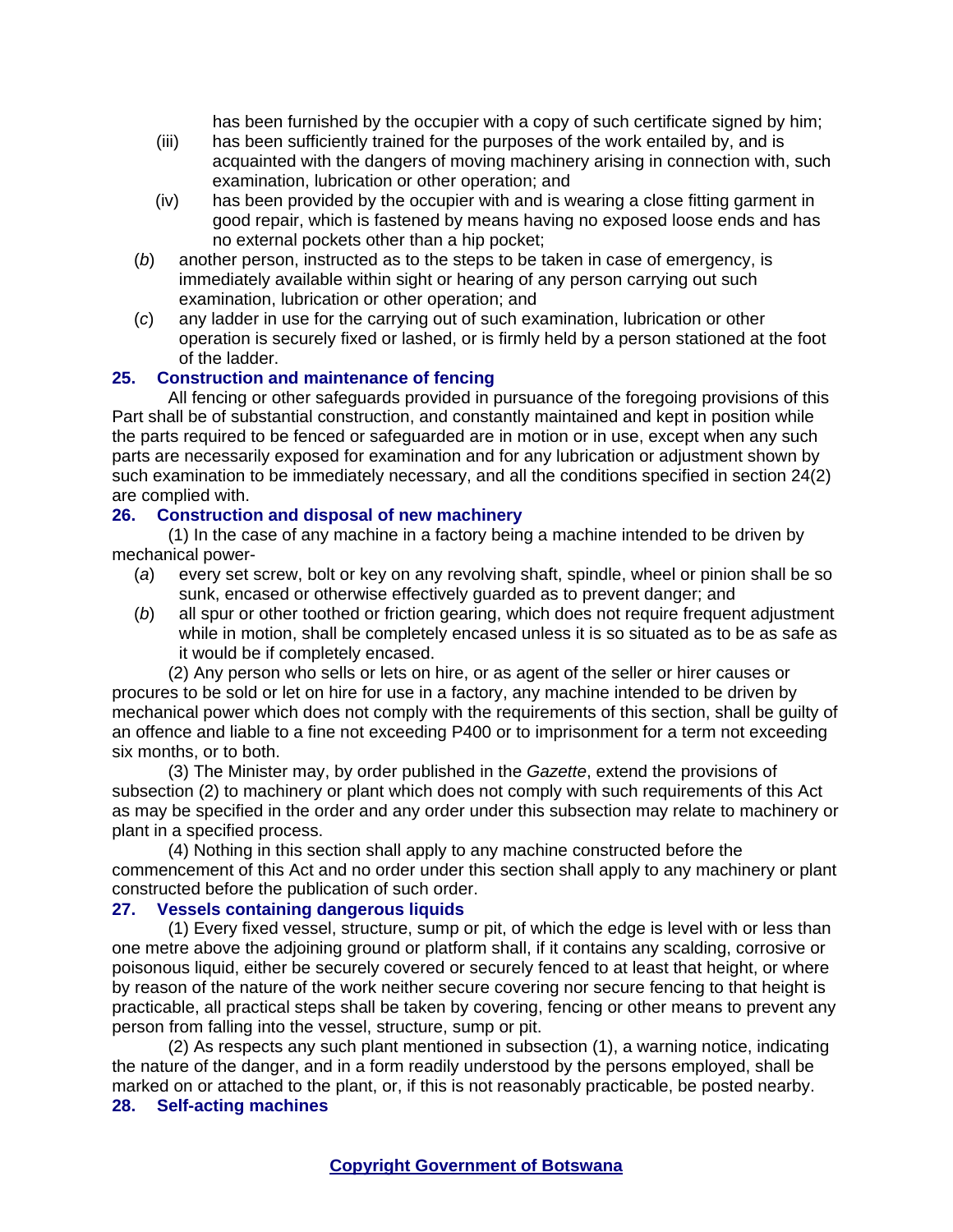(1) No traversing part of any self-acting machine and no material carried thereon shall, if the space over which it runs is a space over which any person is liable to pass, whether in the course of his employment or otherwise, be allowed on its outward or inward traverse to run within a distance of half a metre from any fixed structure not being part of the machine.

(2) All practical steps shall be taken by instructions to the person in charge of the machine and otherwise to ensure that no person employed shall be in the space between any traversing part of a self-acting spinning mule and any fixed part of the machine towards which the traversing part moves on the inward run, except when the machine is stopped with the traversing part on the outward run.

### **29. Training and supervision of inexperienced workers**

No person shall be employed at any machine or in any process, being a machine or process likely to cause bodily injury, unless he has been fully instructed as to the dangers likely to arise in connection therewith and the precautions to be observed, and-

- (*a*) has received sufficient training in work at the machine or in the process; or
- (*b*) is under adequate supervision by a person who has a thorough knowledge and experience of the machine or process.

#### **30. Hoists and lifts**

(1) Every hoist or lift shall be of good mechanical construction, sound material and adequate strength, and be properly maintained.

(2) Every hoist or lift shall be thoroughly examined at least once in every period of six months by a person approved for the purposes of this section by the chief inspector by certificate in writing, and a report of the result of every such examination in the prescribed form and containing the prescribed particulars shall be signed by the person making the examination and shall within 14 days be entered in or attached to the general register.

(3) Every hoistway or liftway shall be efficiently protected by a substantial enclosure fitted with gates, being such an enclosure as to prevent, when the gates are shut, any person falling down the way or coming into contact with any moving part of the hoist or lift.

(4) Any such gate shall be fitted with an efficient interlocking or other device to secure that the gate cannot be opened except when the cage or platform is at the landing and that the cage or platform cannot be moved away from the landing until the gate is closed.

(5) Every hoist or lift and every such enclosure shall be so constructed as to prevent any part of any person or any goods carried in the hoist or lift being trapped between any part of the hoist or lift and any fixed structure, or between the counterbalance weight and any other moving part of the hoist or lift.

(6) There shall be marked conspicuously on every hoist or lift the maximum working load which it can safely carry and no load greater than that load shall be carried on such hoist or lift.

(7) The following additional requirements shall apply to hoists and lifts used for carrying persons, whether together with goods or otherwise-

- (*a*) efficient automatic devices shall be provided and maintained to prevent the cage or platform over-running;
- (*b*) every cage shall, on each side from which access is afforded to a landing, be fitted with a gate, and in connection with every such gate, efficient devices shall be provided to secure that when persons or goods are in the cage, the cage cannot be raised or lowered unless the gate is closed, and will come to rest when the gate is opened;
- (*c*) in the case of a hoist or lift constructed or reconstructed after the commencement of this Act, where the platform or cage is suspended by rope or chain, there shall be at least two ropes or chains separately connected with the platform or cage, each rope or chain and its attachments being capable of carrying the whole weight of the platform or cage and its maximum working load, and efficient devices shall be provided and maintained which will support the platform or cage with its maximum working load, in the event of a breakage of the ropes or chains or any of their attachments.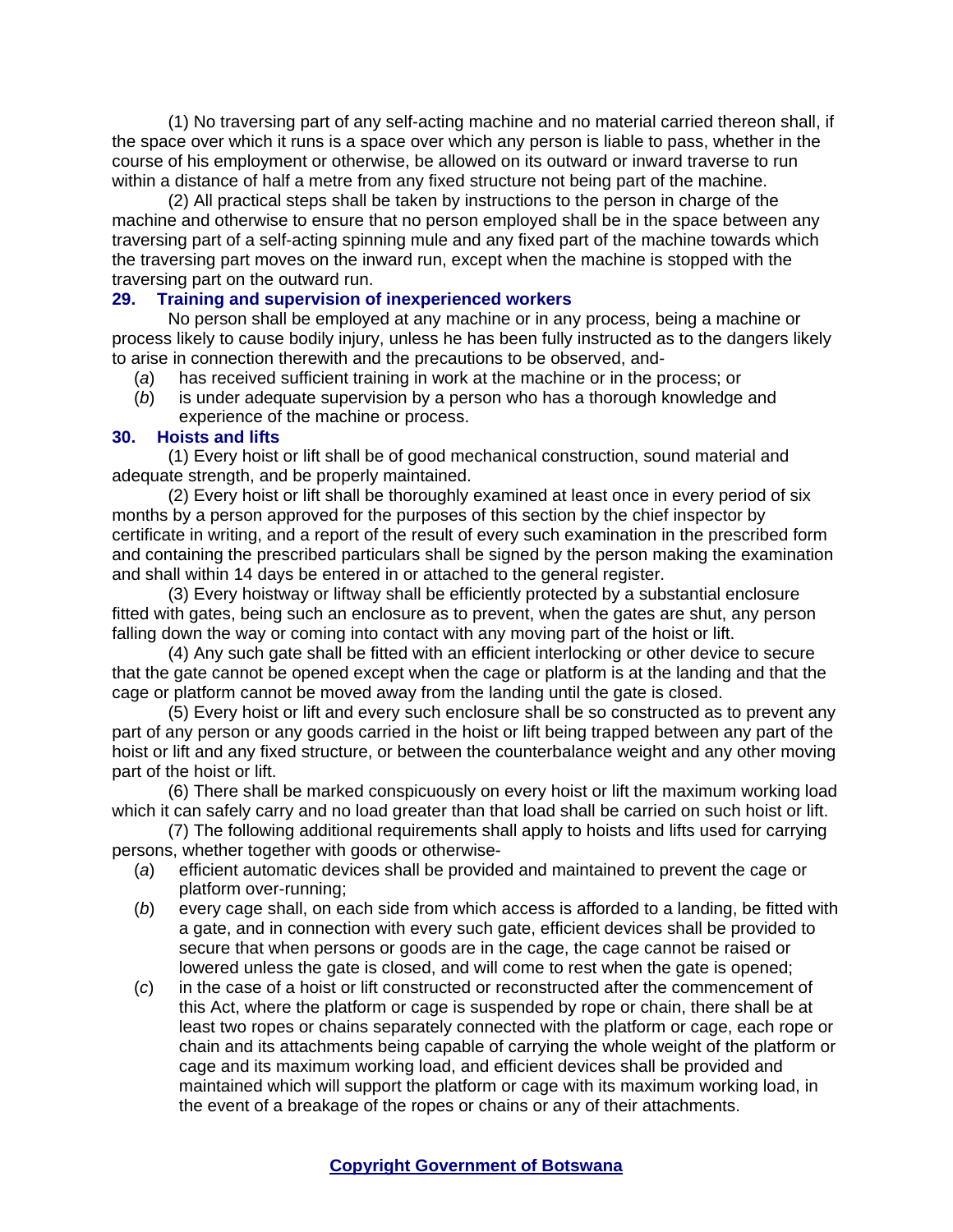(8) In the case of a hoist or lift not connected with mechanical power-

- (*a*) subsection (7) shall not apply;
- (*b*) for subsection (4) the following subsection shall be substituted-

 "(4) Any such gate shall be kept closed and fastened except when the cage or platform is at rest at the landing;"; and

(*c*) in subsection (2), for the reference to six months there shall be substituted a reference to 12 months.

(9) For the purposes of this section, no lifting machine or appliance shall be deemed to be a hoist or lift unless it has a platform or cage, the direction of movement of which is restricted by a guide or guides.

(10) If it is shown to the satisfaction of the chief inspector that it would be unreasonable in the special circumstances of the case to enforce any requirement of this section in respect of any class or description of hoist, lift, hoistway or liftway, he may, by notice published in the *Gazette*, exempt from such requirements, hoists, lifts, liftways or hoistways of that class or description; and any such exception may be unqualified or may be subject to such conditions as may be contained in the notice.

## **31. Chains, ropes and lifting tackle**

(1) The following provisions shall be complied with in respect of every chain, rope or lifting tackle used for the purpose of raising or lowering persons, goods or materials-

- (*a*) no chain, rope or lifting tackle shall be used unless it is of good construction, sound material, adequate strength and free from patent defect:
- (*b*) a table showing the safe working loads of every kind and size of chain, rope or lifting tackle in use, and, in the case of a multiple sling, the safe working load at different angles of the legs, shall be prominently displayed on the premises, except, however, that the foregoing provisions of this paragraph shall not apply in relation to any lifting tackle if the safe working load thereof or, in the case of a multiple sling, the safe working load at different angles of the legs, is plainly marked upon it;
- (*c*) no chain, rope or lifting tackle shall be used for any load exceeding the safe working load thereof as shown by the table or marked upon it;
- (*d*) all chains, ropes and lifting tackle in use shall be thoroughly examined at least once in every period of six months, or at such greater intervals as the chief inspector may in any particular case permit, by a person approved for the purposes of this section by the chief inspector by certificate in writing;
- (*e*) no chain, rope or lifting tackle, except a fibre rope or fibre rope sling, shall be taken into use in any factory for the first time in that factory unless it has been tested and thoroughly examined by a person approved by the chief inspector for the purposes of this section and a certificate of such a test and examination specifying the safe working load and signed by the person making the test and examination, has been obtained and is kept available for inspection:

 Provided that the provisions of this paragraph shall not apply to any chain, rope or lifting tackle in respect of which there has been obtained, and is kept available for inspection, a certificate of test and thorough examination issued by the manufacturer of the chain, rope or lifting tackle;

(*f*) every chain and lifting tackle, except a rope sling, shall, unless of a class or description exempted by the chief inspector by notice published in the *Gazette*, be annealed at least once in every 14 months, or, in the case of chains or slings of 12 millimetres bar or smaller, or chains used in connection with molten metal or molten slag, in every six months, so, however, that chains and lifting tackle not in regular use need be annealed only when necessary.

(2) In this section the expression "lifting tackle" includes chain slings, rope slings, rings, hooks, shackles and swivels.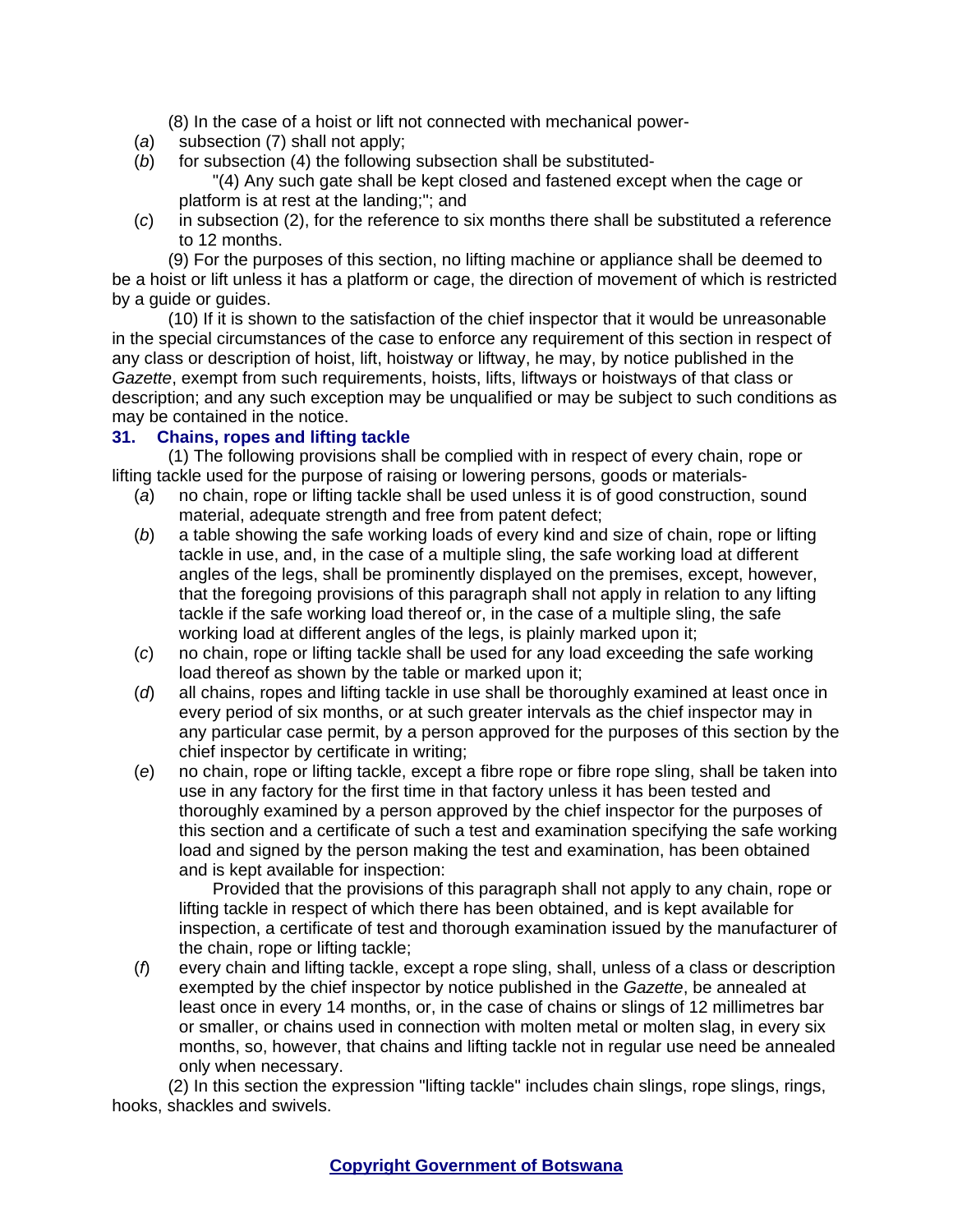### **32. Cranes and other lifting machines**

(1) All parts and working gear whether fixed or movable, including the anchoring and fixing appliances of every lifting machine shall be of good construction, sound material, adequate strength and free from patent defect, and shall be properly maintained.

(2) All such parts and gear shall be thoroughly examined, at least once in every period of 14 months, by a person approved for the purposes of this section by the chief inspector in writing.

(3) No lifting machine shall be taken into use in any factory for the first time in that factory unless it has been tested, and all such parts and working gear of the machine as are specified in subsection (1) have been thoroughly examined by a person approved by the chief inspector for the purposes of this section, and a certificate of such test and examination, specifying the safe working load or loads of the machine and signed by the person making the test and examination, has been obtained and is kept available for inspection:

Provided that the provisions of this subsection shall not apply to any lifting machine in respect of which there has been obtained, and is kept available for inspection, a certificate of test and thorough examination issued by the manufacturer of the machine.

(4) All rails on which a travelling crane moves and every track on which the carriage of a transporter or runway moves shall be of a proper size and adequate strength, and have an even running surface, and any such rails or track shall be properly laid, adequately supported or suspended, and properly maintained.

(5) There shall be plainly marked on every lifting machine the safe working load or loads thereof, except that, in the case of a jib crane so constructed that the safe working load may be varied by the raising or lowering of the jib, there shall be attached thereto either an automatic indicator of safe working loads at corresponding inclination of the jib or corresponding radii of the load.

(6) No lifting machine shall, except for the purpose of a test, be loaded beyond the safe working load as marked or indicated under subsection (5).

(7) If any person is employed or working on or near the wheel track of a self-propelled overhead travelling crane in any place where he would be liable to be struck by the crane, effective measures shall be taken to ensure that the crane does not approach within six metres of that place.

(8) A lifting machine shall not be operated except by a person trained and competent to operate that machine, except that it shall be permissible for such machine to be operated by a person who is under the direct supervision of a qualified person for the purpose of training; and no person under 18 years of age shall be employed to operate any lifting machine driven by mechanical power or to give signals to the operator of any such machine.

(9) In this section the expression "lifting machine" means a crane, grab, winch, teagle, pulley block, gin wheel, transporter or runway.

## **33. Register of chains, ropes and lifting tackle and lifting machines**

A register, containing the particulars set out in the Third Schedule, shall be kept in every factory with respect to all chains, ropes or lifting tackle (except fibre rope slings) to which section 31 applies and with respect to all lifting machines to which section 32 applies.

### **34. Safe means of access and safe place of employment**

(1) All floors, steps, stairs and passages and gangways shall be of sound construction and properly maintained.

(2) All openings in floors shall be securely fenced or covered, except insofar as the nature of the work renders such fencing impracticable.

(3) There shall, as far as is reasonably practicable, be provided and maintained safe means of access to every place at which any person has at any time to work.

(4) For every staircase in a building or affording a means of exit in a building, a substantial handrail shall be provided and maintained, which, if the staircase has an open side,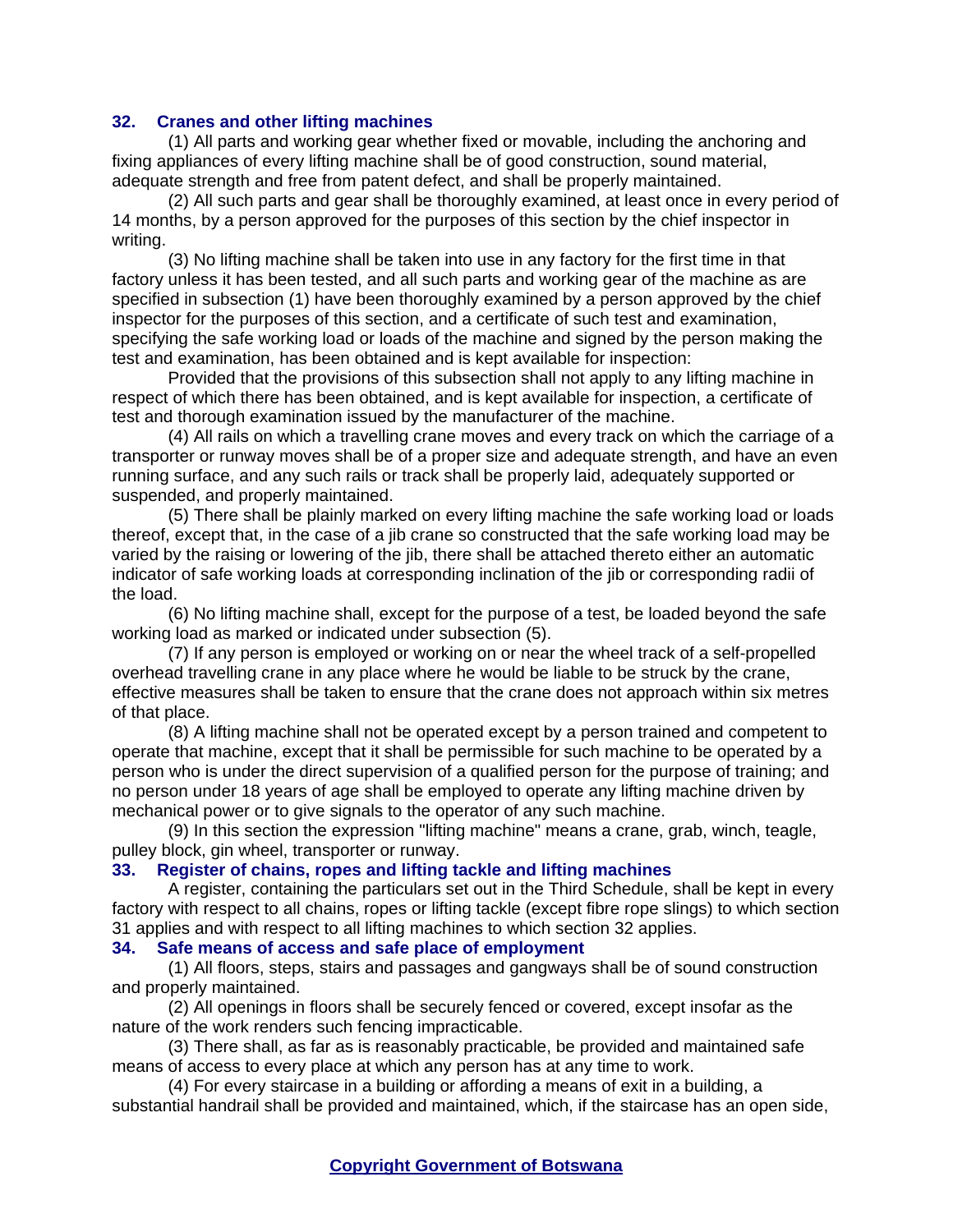shall be on that side, and, in the case of a staircase having two open sides, such a handrail shall be provided and maintained on both sides; any open side of a staircase shall also be guarded by the provision and maintenance of a lower rail or other effective means.

(5) All ladders shall be soundly constructed and properly maintained.

(6) Sufficient clear and unobstructed space shall be maintained at every machine while in motion to enable the work to be carried on without unnecessary risk.

(7) Where any person is to work at a place from which he will be liable to fall a distance more than two metres, then, unless the place is one which affords secure foothold, and, where necessary, secure handhold, means shall be provided so far as is reasonably practicable, by fencing or otherwise for ensuring his safety.

(8) Every teagle, opening or similar doorway used for hoisting or lowering goods or materials, whether by mechanical power or otherwise, shall be securely fenced, and shall be provided with a secure handhold on each side of the opening or doorway; the fencing shall be properly maintained and shall, except when the hoisting or lowering of goods or materials is being carried on at the opening or doorway, be kept in position.

### **35. Precautions in places where dangerous fumes are liable to be present**

Where work has to be done inside any chamber, vessel, tank, vat, pit or other confined space in which dangerous fumes are liable to be present-

- (*a*) the confined space shall be provided with adequate means of egress for persons entering or working therein;
- (*b*) no person shall enter the confined space for any purpose unless-
	- (i) all practicable steps have been taken to remove any fumes that may be present and to prevent any ingress of fumes and, unless it has been ascertained by a suitable test that the space is free from dangerous fumes, the person entering shall wear a belt to which there is securely attached a rope of which the free end is held by a person outside; or
	- (ii) the person entering wears suitable breathing apparatus;
- (*c*) suitable breathing apparatus and a suitable reviving apparatus and suitable belts and ropes shall be provided and maintained so as to be readily accessible; and
- (*d*) a sufficient number of persons employed in the factory shall be trained and practised in the use of such apparatus and in the method of restoring respiration.

## **36. Precautions in respect of explosive or inflammable dust, gas, vapour or substance**

(1) Where, in connection with any grinding, sieving or other process giving rise to dust, gas or vapour, there may escape into any workroom dust, gas or vapour of such a character and such an extent as to be liable to explode on ignition, all practicable steps shall be taken to prevent such an explosion by enclosure of any plant used in the process, and by the removal or prevention of accumulation of the dust, gas or vapour and by exclusion or effective enclosure of possible sources of ignition.

(2) When there is present in any plant used in any such process, dust, gas or vapour of such character and to such an extent as to be liable to explode on ignition, then, unless the plant is so constructed as to withstand the pressure likely to be produced by any such explosion, all practical steps shall be taken to restrict the spread and effects of such an explosion by the provision, in connection with the plant, of chokes, baffles and vents or other equally effective appliances.

(3) No plant, tank or vessel which contains or has contained any explosive or inflammable substance shall be subject to any welding, brazing or soldering operation or to any cutting operation or any process which involves the application of heat, until all practical steps have been taken to remove the substance and any fumes arising therefrom, or to render them non-explosive or non-flammable; and if any plant, tank or vessel has been subjected to any such operation, no explosive or inflammable substance shall be allowed to enter the plant, tank or vessel until the metal has cooled sufficiently to prevent any risk of igniting the substance or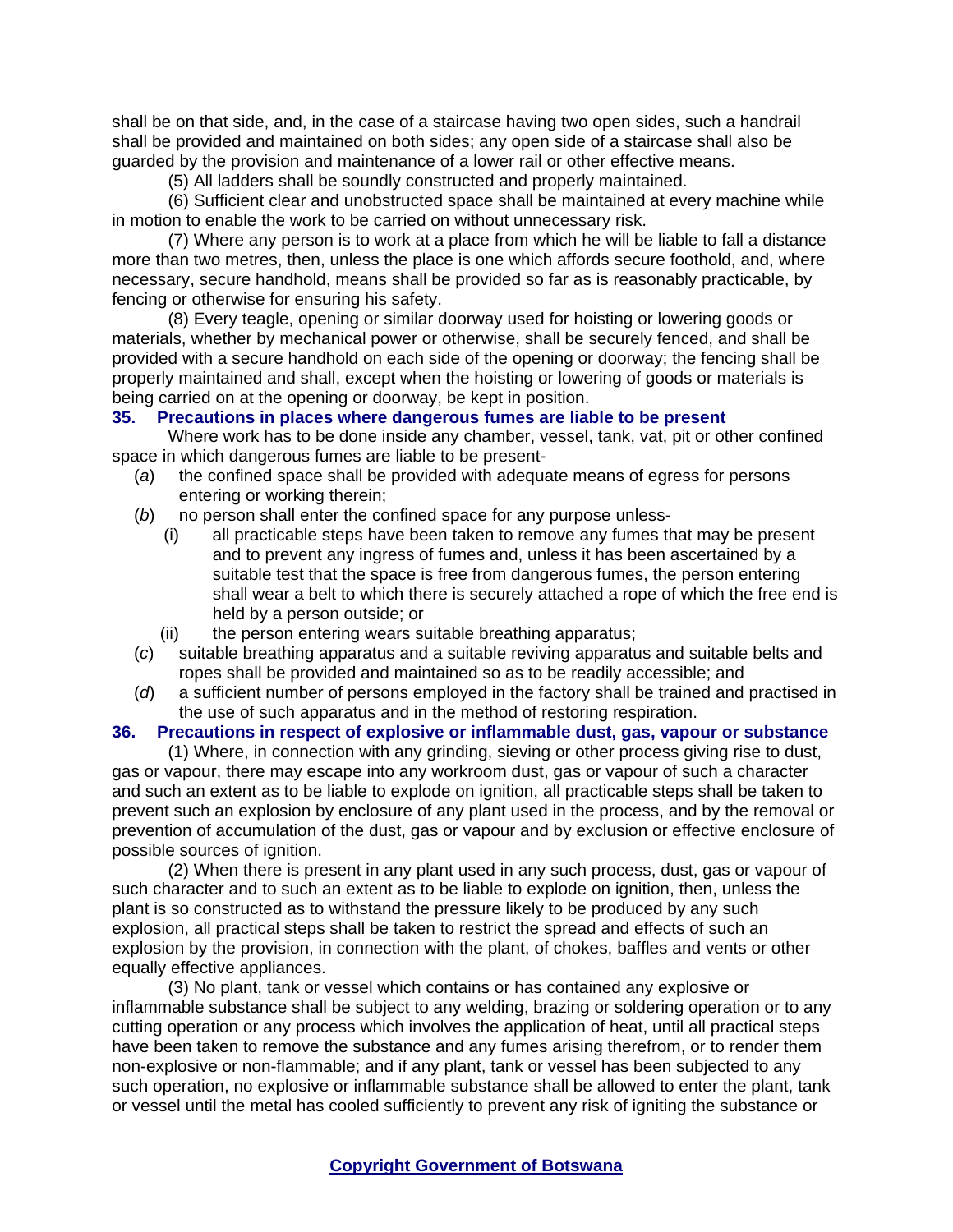fumes.

(4) The chief inspector may, by certificate in writing, grant, subject to any conditions specified in the certificate, exemption from compliance with any of the requirements of the last foregoing subsection in any case where he is satisfied that compliance with the requirements is unnecessary or impracticable.

## **37. Steam boiler**

(1) Every steam boiler and all its fittings and attachments shall be of good construction, sound material, adequate strength and free from patent defect, and shall be properly maintained.

(2) Every steam boiler, whether separate or one of a range-

- (*a*) shall have attached to it-
	- (i) a suitable safety valve (separate from and incapable of being isolated by any stop valve) which shall be so adjusted as to prevent the boiler being worked at a pressure greater than the maximum permissible working pressure and shall be fixed directly to, or as close as practical to, the boiler;
	- (ii) a suitable stop valve connecting the boiler to the steam pipe;
	- (iii) a correct steam pressure gauge, connected to the steam space and easily visible by the boiler attendant, which shall indicate the pressure of steam in the boiler in kg per cm<sup>2</sup> and have marked upon it, in a distinctive colour, the maximum permissible working pressure;
	- (iv) at least one water gauge of transparent material or other material approved by the chief inspector to show the water level in the boiler, and, if the gauge is of the glass tubular type and the working pressure in the boiler normally exceeds 2,8 kg per cm<sup>2</sup>, the gauge shall be provided with an efficient guard but not so as to obstruct the reading of the gauge; and
	- (v) where it is one of two or more boilers, a plate bearing a distinctive number which shall be easily visible;
- (*b*) shall be provided with means for attaching a test pressure gauge; and
- (*c*) shall be provided with a fusible plug or an efficient low water alarm device: Provided that paragraph (*a*)(ii) shall not apply to economisers, and subparagraphs (iii),
- (iv) and (v) of paragraph (*a*) and paragraphs (*b*) and (*c*) shall not apply to either economizers or superheaters.

(3) For the purposes of subsection (2), a lever-type valve shall not be deemed a suitable safety value.

(4) Every steam boiler attendant shall be properly instructed as to his duties.

(5) No person shall enter or be in any steam boiler which is one of a range of two or more steam boilers unless-

- (*a*) all inlets through which steam or hot water might otherwise enter the boiler from any other part of the range are disconnected from that part; or
- (*b*) all valves or taps controlling such entry are closed and securely locked, and, where the boiler has a blow-off pipe in common with one or more other boilers or delivering into a common blow-off vessel or sump, the blow-off valve or tap on each such boiler is so constructed that it can only be opened by a key which cannot be removed until the valve or tap is closed and is the only key in use for that set of blow-off valves or taps.

(6) No work shall be permitted in any boiler, furnace or boiler flue until it has been sufficiently cooled by ventilation or otherwise to make work safe for the persons employed.

(7) Every steam boiler and all its fittings and attachments shall be thoroughly examined by an authorized boiler inspector at least once in every period of 14 months, and also after any extensive repairs:

Provided that-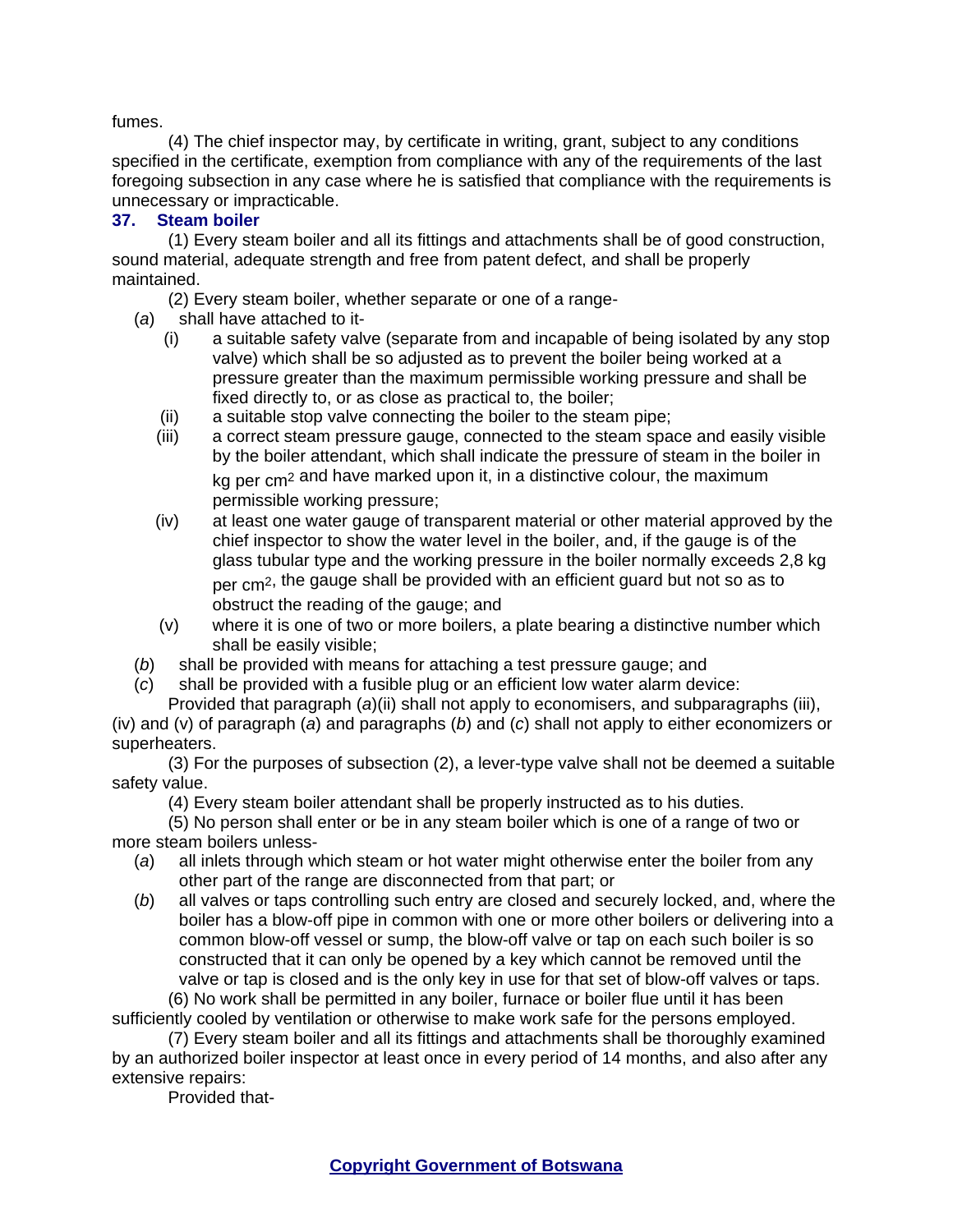- (i) the person making any such examination may specify in writing a period exceeding 14 months but not exceeding 18 months within which the next examination is to be made; and
- (ii) in the case of any range of boilers used at the date of the commencement of this Act for the purposes of a process requiring a continuous supply of steam, any stop valve on the range which cannot be isolated from steam under pressure need only be examined as far as is practicable without such isolation, but this proviso shall cease to have effect at the expiration of a period of two years from the date of the commencement of this Act.

(8) Any examination in accordance with the requirements of subsection (7) shall consist, in the first place, of an examination of the boiler when it is cold and the interior and exterior have been prepared in the prescribed manner; and, secondly, except in the case of an economizer or superheater, of an examination when it is under normal steam pressure, the examination under steam pressure shall be made as soon as possible after the examination of the boiler when cold and the person making the examination shall ensure that the safety valve is so adjusted as to prevent the boiler being worked at a pressure greater than the maximum permissible working pressure.

(9) A report of the result of every such examination, in the prescribed form and containing the prescribed particulars (including particulars of the maximum permissible working pressure) shall, as soon as practicable and in any case within 28 days of the completion of the examination, be entered in, or attached to, the general register and the report shall be signed by the person making the examination.

(10) For the purposes of subsection (9) and the succeeding provisions of this section relating to reports of examinations, the examination of a boiler when it is cold and its examination when it is under steam pressure, shall be treated as separate examinations.

(11) No steam boiler which has previously been used shall be taken into use in any factory for the first time in that factory until it has been examined and reported on in accordance with subsections (7), (8) and (9); and no new steam boiler shall be taken into use unless there has been obtained from an authorized boiler inspector a certificate specifying the maximum permissible working pressure of the boiler and stating the nature of the test to which the boiler and fittings have been submitted, and the certificate is kept available for inspection, and the boiler is so marked as to enable it to be identified as the boiler to which the certificate relates.

(12) Where the report of any examination under this section specifies conditions for securing the safe working of a steam boiler, the boiler shall not be used except in accordance with those conditions.

(13) Any person who, for the purposes of this section, desires that the examination of a steam boiler should be carried out by, and any person who desires to obtain the certificate referred to in subsection (11) from, any authorized boiler inspector who is a public officer shall notify the chief inspector accordingly, and on payment by such person of the prescribed fee, the chief inspector shall instruct such an authorized boiler inspector to carry out the said examination, or carry out the necessary tests with a view to the issue of the said certificates, as the case may be.

(14) In this section-

"authorized boiler inspector" means any person (whether a public officer or not), who is authorized by the chief inspector, by certificate in writing, to carry out examinations of steam boilers in accordance with, and for the purposes of, this section, and to issue the certificates referred to in subsection (11);

"maximum permissible working pressure" means, in the case of a new steam boiler, that specified in the certificate referred to in subsection (11), and, in the case of a steam boiler which has been examined in accordance with the provisions of this section, that specified in the report of the last examination.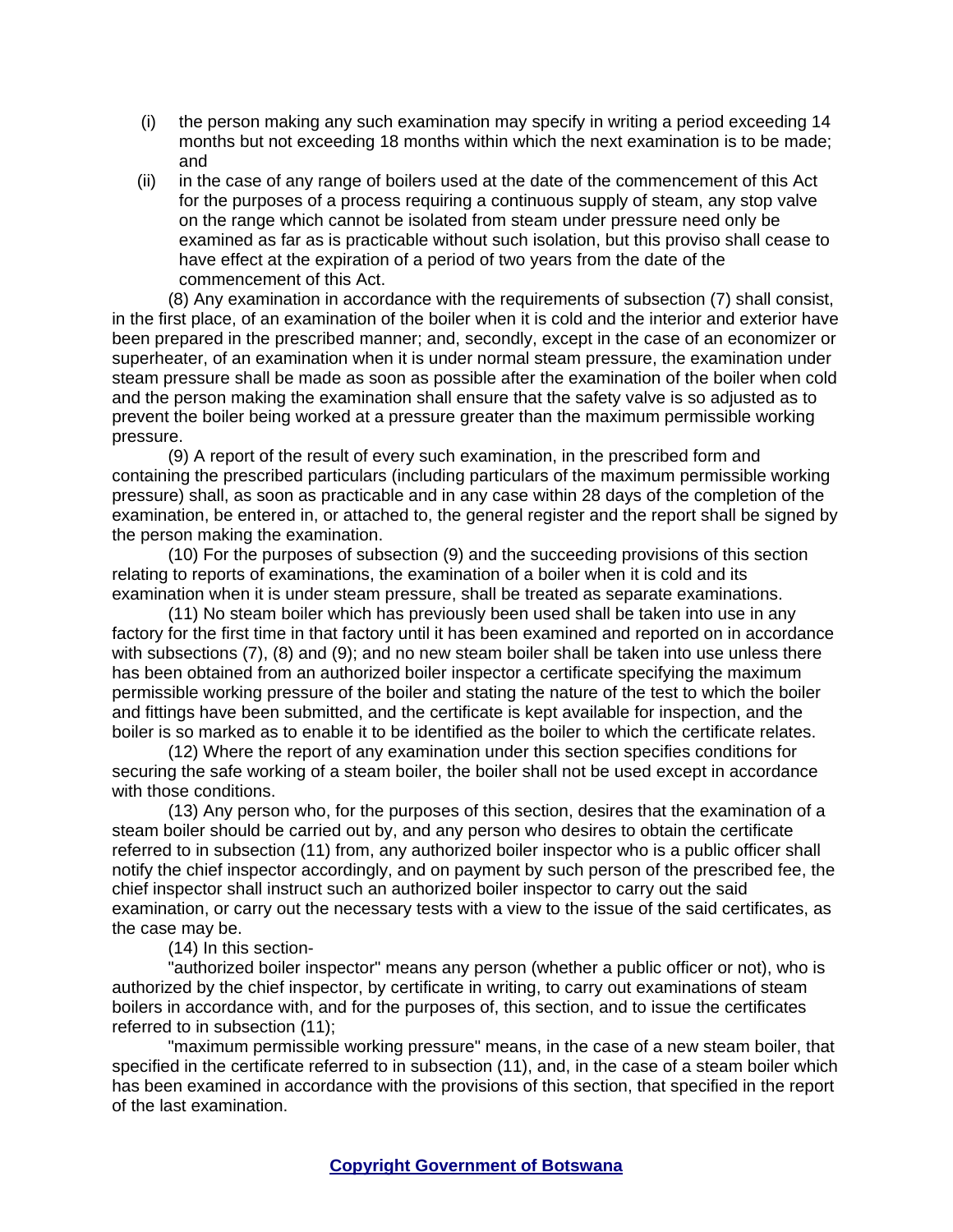(15) This section shall not apply to the boiler of any locomotive operated by the Botswana Railways.

### **38. Steam receivers and steam containers**

(1) Every steam receiver and all its fittings shall be of good construction, sound material, adequate strength and free from patent defect and shall be properly maintained.

(2) Every steam receiver not so constructed and maintained as to withstand with safety the maximum permissible working pressure of the boiler or the maximum pressure which can be obtained in the pipe connecting the receiver with any other source of supply shall be fitted with-

- (*a*) a suitable reducing valve or other suitable automatic appliance to prevent the safe working pressure of the receiver being exceeded;
- (*b*) a suitable safety valve so adjusted as to permit the steam to escape as soon as the safe working pressure is exceeded, or a suitable appliance for cutting off automatically the supply of steam as soon as the safe working pressure is exceeded;
- (*c*) a correct steam pressure gauge, which shall indicate the pressure of steam in the receiver in kg per cm2;
- (*d*) a suitable stop valve; and
- (*e*) except where only one steam receiver is in use, a plate bearing a distinctive number which shall be easily visible,

and the safety valve and pressure gauge shall be fitted either on the steam receiver or on the supply pipe between the receiver and the reducing valve or other appliance to prevent the safe working pressure being exceeded.

(3) For the purposes of subsection (2), except paragraph (*e*) thereof, any set of receivers supplied with steam through a single pipe and forming part of a single machine may be treated as one receiver, and for the purposes of the said provisions, except paragraphs (*d*) and (*e*), any other set of receivers supplied with steam through a single pipe may be treated as one receiver:

Provided that this subsection shall not apply to any such set of receivers unless the reducing valve or other appliance to prevent the safe working pressure being exceeded is fitted on the said single pipe.

(4) Every steam receiver and all its fittings shall be thoroughly examined by an authorized boiler inspector, so far as the construction of the receiver permits, at least once in every period of 26 months.

(5) A report of the result of every such examination, in the prescribed form and containing the prescribed particulars (including particulars of the safe working pressure), shall be entered in or attached to the general register, and the report shall be signed by the person making the examination.

(6) No steam receiver which has previously been used shall be taken into use in any factory for the first time in that factory until it has been examined and reported on in accordance with subsections (4) and (5); and no new steam receiver shall be taken into use unless there has been obtained from the manufacturer of the receiver, or from an authorized boiler inspector, a certificate specifying the safe working pressure of the receiver and stating the nature of the tests to which the receiver and fittings have been submitted, and the certificate is kept available for inspection, and the receiver is so marked as to enable it to be identified as the receiver to which the certificate relates.

(7) Any person who, for the purposes of this section, desires that an examination of a steam receiver should be carried out by, and any person who desires to obtain the certificate referred to in subsection (6) from any authorized boiler inspector who is a public officer, shall notify the chief inspector accordingly and, on payment by such person of the prescribed fee, the chief inspector shall instruct such an authorized boiler inspector to carry out the said examination, or to carry out the necessary tests with a view to the issue of the said certificate, as the case may be.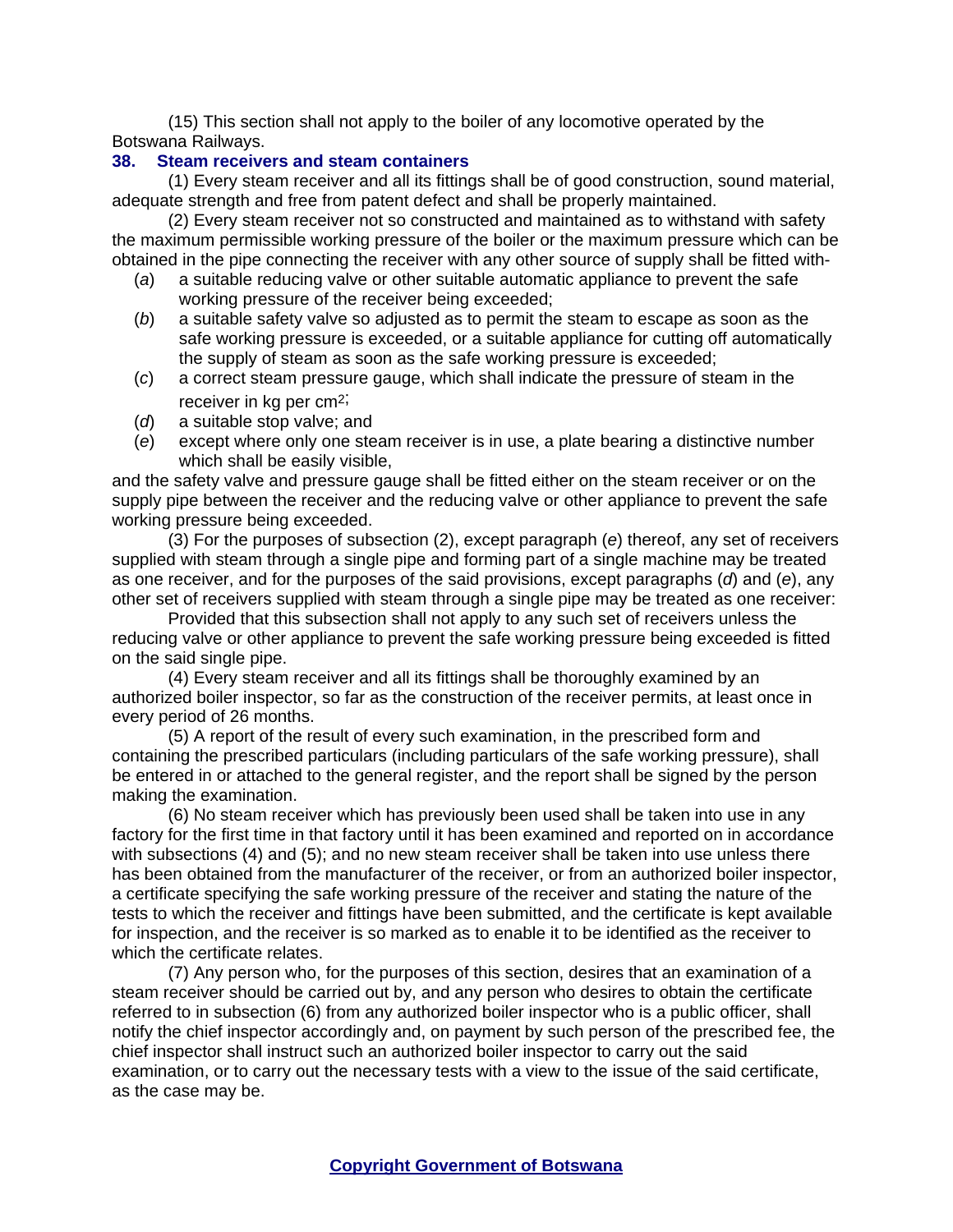(8) Every steam container shall be so maintained as to secure that the outlet is at all times kept open and free from obstruction.

(9) In this section-

"authorized boiler inspector" means any person (whether a public officer or not), who is authorized by the chief inspector, by certificate in writing, to carry out examinations of steam receivers in accordance with, and for the purposes of, this section and to issue the certificate referred to in subsection (6);

"maximum permissible working pressure" has the same meaning as in section 37;

"safe working pressure" means, in the case of a new steam receiver, that specified in the certificate referred to in subsection (6), and, in the case of a steam receiver which has been examined in accordance with the provisions of this section, that specified in the report of the last examination;

"steam receiver" means any vessel or apparatus (other than a steam boiler, steam container, a steam pipe or coil or part of a prime mover), used for containing steam under greater pressure than atmospheric pressure;

"steam container" means any vessel (other than a steam pipe or coil) constructed with a permanent outlet into the atmosphere or into a space where the pressure does not exceed atmospheric pressure, and through which steam is passed at atmospheric pressure, or at approximately that pressure, for the purpose of heating, boiling, drying, evaporating or other similar purpose.

## **39. Air receivers**

(1) Every air receiver shall-

- (*a*) have marked upon it, so as to be plainly visible, the safe working pressure;
- (*b*) in the case of a receiver connected with an air compressing plant, either be so constructed as to withstand with safety the maximum pressure which can be obtained in the compressor, or be fitted with a suitable reducing valve or other suitable appliance to prevent the safe working pressure of the receiver being exceeded;
- (*c*) be fitted with a suitable safety valve so adjusted as to permit the air to escape as soon as the safe working pressure is exceeded;
- (*d*) be fitted with a correct pressure gauge indicating the pressure in the receiver in kg per cm2;
- (*e*) be fitted with a suitable appliance for draining the receiver;
- (*f*) be provided with a suitable manhole, or other means that will allow the interior to be thoroughly cleaned and examined; and
- (*g*) in a case where more than one receiver is in use in the factory, bear a distinguishing mark which shall be easily visible.

(2) For the purposes of the provisions of subsection (1) relating to safety valves and pressure gauges, any set of air receivers supplied with air through a single pipe may be treated as one receiver:

Provided that, in a case where a suitable reducing valve or other suitable appliance to prevent the safe working pressure being exceeded is required to be fitted, this subsection shall not apply unless the valve or appliance is fitted on the said single pipe.

(3) Every air receiver shall be of sound construction and properly maintained.

(4) Every air receiver shall be thoroughly cleaned and examined at least once in every period of 26 months:

- Provided that in the case of a receiver of solid drawn construction-
- (i) the person making any such examination may specify in writing a period exceeding 26 months but not exceeding four years within which the next examination is to be made; and
- (ii) if it is so constructed that the internal surface cannot be thoroughly examined, a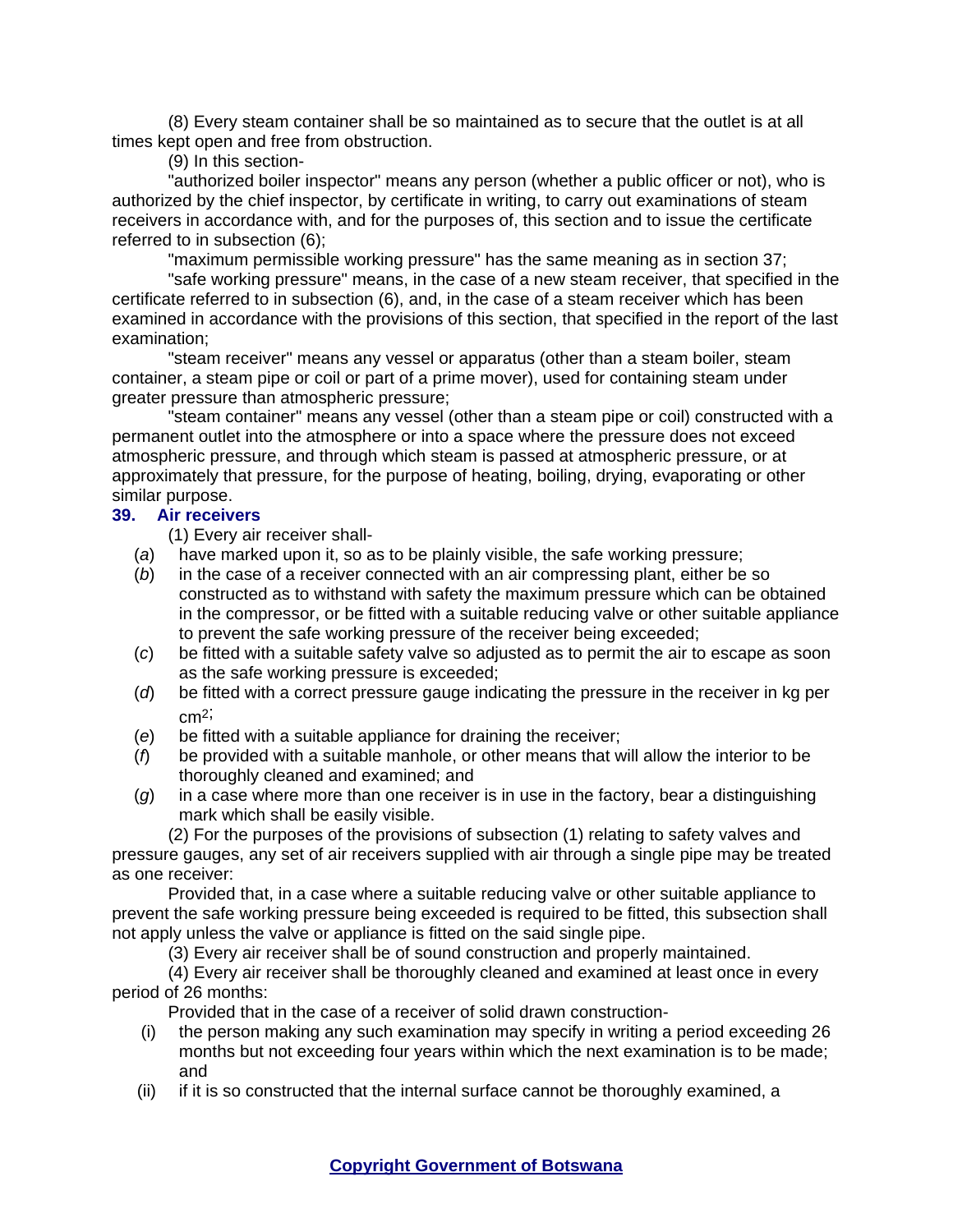suitable hydraulic test of the receiver shall be carried out in lieu of internal examination, and every such examination and test shall be carried out by an approved person, and a report of the rest of every such examination and test in the prescribed form and containing the prescribed particulars (including particulars of the safe working pressure), shall be entered in or attached to the general register, and the report shall be signed by the person making the examination or test.

(5) Any occupier of a factory who, for the purposes of this section, desires that an examination of an air receiver should be carried out by an approved person who is a public officer shall notify the chief inspector accordingly, and, on payment by such occupier of the prescribed fee, the chief inspector shall instruct such an approved person to carry out the said examination.

### (6) In this section-

"air receiver" means-

- (*a*) any vessel (other than a pipe or coil, or any accessory, fitting or part of a compressor) for containing compressed air and connected with an air compressing plant; or
- (*b*) any fixed vessel for containing compressed air or compressed exhaust gases and used for the purpose of starting an internal combustion engine;

"approved person" means any person (whether a public officer or not) who is approved by the chief inspector, by certificate in writing, for the purpose of carrying out examinations and tests of air receivers in accordance with, and for the purposes of, this section.

### **40. Exemption as to steam boilers, steam receivers, steam containers and air receivers**

The chief inspector may, by notice published in the *Gazette*, exempt from any of the provisions of sections 37, 38 and 39 any class or type of steam boiler, steam receiver, steam container or air receiver to which he is satisfied that such provision cannot reasonably be applied and any such exemption may be unqualified or may be subject to such conditions as may be contained in the notice.

## **41. Prevention of fire**

(1) In every factory there shall be provided and maintained so as to be readily accessible means for extinguishing fire, which shall be adequate and suitable, having regard to the circumstances of each case.

(2) All stocks of inflammable substances shall be kept in a fire-resistant store or in a separate safe store outside any building:

Provided that no such store shall be so situated as to endanger the means of escape from the factory or from any part thereof in the event of a fire occurring in the store.

## **42. Safety provisions in case of fire**

(1) Every factory shall be provided with adequate means of escape, in case of fire, for the persons employed therein, having regard to the circumstances of each case.

(2) All such means of escape shall be properly maintained and kept free from obstruction.

(3) The contents of any room in which persons are employed shall be so arranged or disposed that there is a free passageway for all persons in the room to a means of escape in case of fire.

(4) While any person is within a factory for the purpose of employment or meals, the doors of the factory, and of any room therein in which the person is, and any doors which afford a means of exit for persons employed in the factory from any building or from any enclosure in which the factory is situated, shall not be locked or fastened in such manner that they cannot be easily and immediately opened from the inside.

(5) In the case of any factory constructed or converted for use as a factory after the coming into operation of this section, all doors affording a means of exit from the factory for the persons employed therein shall, except in the case of sliding doors, be constructed to open outwards.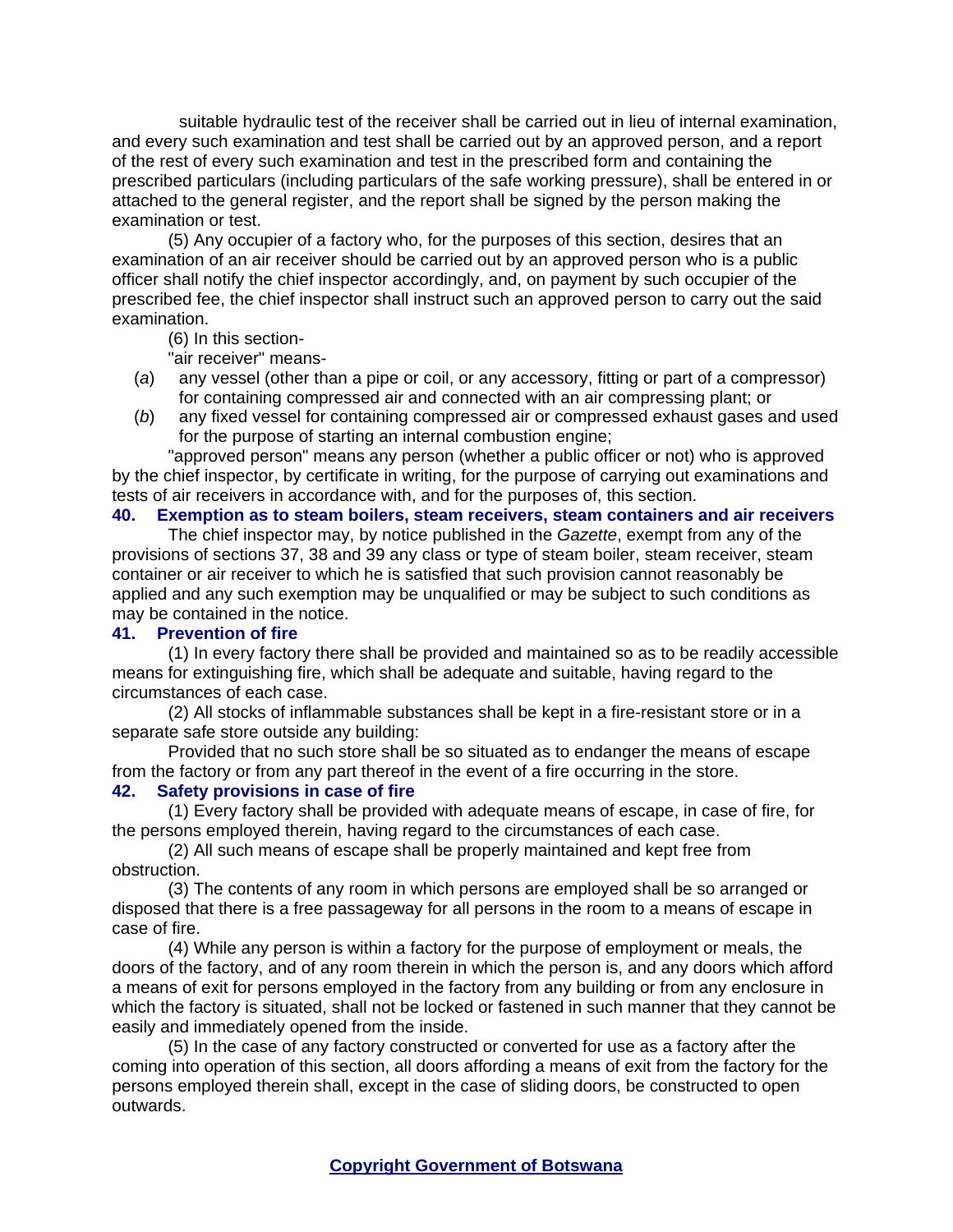(6) Every hoistway or liftway inside a building constructed after the coming into operation of this section shall, subject as hereinafter provided, be completely enclosed with fire-resistant materials, and all means of access to the hoist or lift shall be fitted with doors of fire-resistant materials:

Provided that any such hoistway or liftway shall be enclosed at the top only by some materials easily broken by fire, or be provided with a vent at the top.

(7) Every window, door or other exit affording a means of exit in case of fire or giving access thereto, other than the means of exit in ordinary use, shall be distinctively and conspicuously marked by a notice printed in red letters of an adequate size, and all such notices shall be in Setswana and English and in such other language as an inspector may direct.

(8) In every factory, effective steps shall be taken to ensure that all the persons employed are familiar with the means of escape in case of fire, and with the routine to be followed in case of fire and that such routine, in the form of fire drill, is carried out at least once in every period of one month.

(9) Every factory in which 25 or more persons are employed shall be provided with means of giving warning in case of fire, which shall be clearly audible throughout the buildings comprising the factory, and the appliances for giving the alarm and the means for operating such appliances shall be sited close to the exit doors and shall be painted red.

### **43. Power of court to make orders as to dangerous conditions and practices**

- (1) If, on complaint by an inspector, a court is satisfied either-
- (*a*) that any part of the ways, works, machinery or plant used in a factory is in such a condition or is so constructed or is so placed that it cannot be used without risk or bodily injury; or
- (*b*) that any process or work is carried on or anything is or has been done in any factory in such a manner as to cause risk or bodily injury,

the court shall, as the case may require, by order-

- (i) prohibit the use of that part of the ways, works, machinery or plant, or, if it is capable of repair or alteration, prohibit its use until it is duly repaired or altered; or
- (ii) require the occupier of the factory to take such steps as may be specified in the order for remedying the danger complained of.

(2) Where a complaint is, or has been made, under subsection (1), the court may, on application made *ex parte* by the chief inspector, and on receiving evidence that the use of any such part of the ways, works, machinery or plant, or, as the case may be, the carrying on of any process or work or the doing of anything in such a manner, involves risk of serious bodily injury, make an interim order prohibiting, either absolutely or subject to conditions, the use, carrying on or doing thereof until the earliest opportunity for hearing and determining the complaint.

(3) In the event of a contravention, in relation to any factory, of an order of a court made under this section, the occupier of the factory shall be guilty of an offence and liable to a fine not exceeding P400 or to imprisonment for a term not exceeding six months, or to both, and if the contravention of which he was so convicted is continued after the conviction he shall be guilty of a further offence and liable in respect thereof to a fine not exceeding P30 or to imprisonment for a term not exceeding 14 days, or to both, for each day on which the offence was so continued.

## **44. Power of court to make orders as to dangerous factory**

(1) A court may, on complaint by an inspector, and on being satisfied that any factory or any part of a factory is in such a condition or is constructed or placed that any process or work carried on therein, or intended to be carried on therein, cannot be so carried on with due regard to the safety and health of the persons employed, by order, prohibit the use thereof for the purpose of that process or work.

(2) An order made by a court under this section may-

(*a*) prohibit the carrying on of any process or work either indefinitely, or until such steps have been taken as may be specified in the order to enable the process or work to be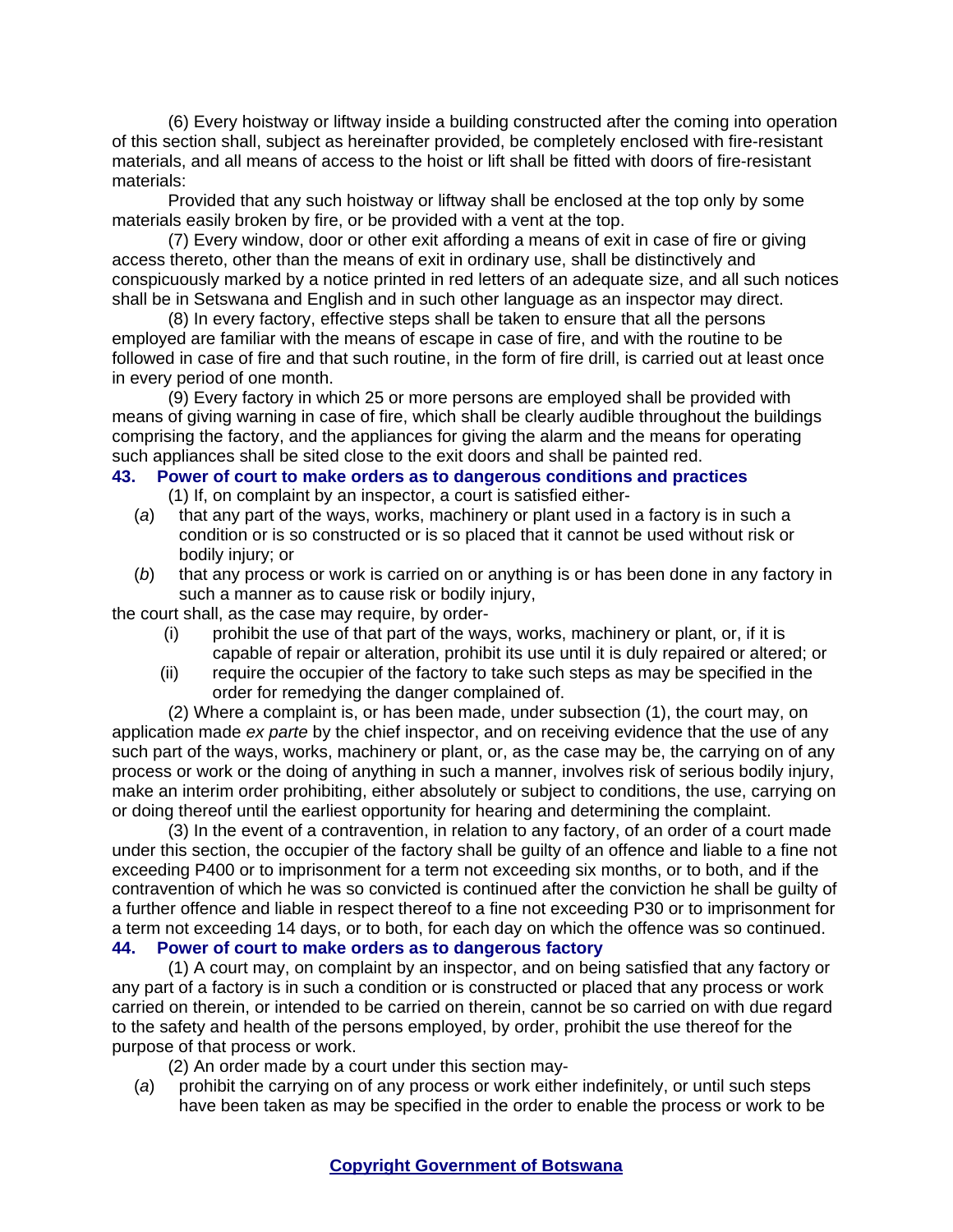carried on with due regard to the safety and health of the persons employed; and

(*b*) be revoked or varied on the application by way of complaint by the occupier or owner of the factory:

Provided that, on any such application, an inspector shall be entitled to be heard.

(3) If any process or work is carried on in a factory or part of a factory in contravention of an order of a court made under this section, the occupier of the factory shall be guilty of an offence and liable to a fine not exceeding P400 or to imprisonment for a term not exceeding six months, or to both, and if the contravention in respect of which he was so convicted is continued after the conviction, he shall be guilty of a further offence and liable in respect thereof to a fine not exceeding P30 or to imprisonment for a term not exceeding 14 days, or to both for each day on which the offence was so continued.

## **45. Appeal from orders made on complaint**

Any person (including an inspector) aggrieved by an order made by a court on determining a complaint under sections 43 and 44 may appeal therefrom to the High Court.

### **PART VI**

### *Welfare - General Provisions* **(ss 46-50)**

### **46. Supply of drinking water**

(1) An adequate supply of potable drinking water shall be provided and maintained at suitable points conveniently accessible to all persons employed.

(2) A supply of drinking water which is not laid on shall be contained in suitable vessels, and shall be renewed at least daily, and all practical steps shall be taken to preserve the water and vessels from contamination; and a drinking water supply (whether laid on or not) shall, in such cases as an inspector may direct, be clearly indicated by a notice in Setswana and English and in such other language as the inspector may direct.

### **47. Washing facilities**

(1) There shall be provided and maintained for the use of all persons employed adequate and suitable facilities for washing, which shall be conveniently accessible and shall be kept in a clean and orderly condition.

(2) The chief inspector may, by certificate in writing, exempt from any of the requirements of subsection (1) any factory, where, by reason of the difficulty of obtaining an adequate supply of water or the fact that accommodation is restricted and adequate and suitable washing facilities are otherwise conveniently available, or such other special circumstances as may be specified in the certificate, the application of the requirements would, in his opinion, be unreasonable.

(3) The Minister may by regulations prescribe, either generally or in respect of any class or description of factory or in respect of the persons employed in any process, a standard of adequate and suitable washing facilities.

## **48. Accommodation for clothing**

There shall be provided and maintained for the use of all persons employed, adequate and suitable accommodation for clothing not worn during working hours.

### **49. First aid**

(1) There shall be provided and maintained, so as to be readily accessible, a first aid box or cupboard stocked to the prescribed standard.

(2) Nothing except appliances or requisites for first aid shall be kept in a first aid box or cupboard.

(3) Each first aid box shall be placed under the charge of a responsible person who shall always be readily available during working hours, and a notice shall be affixed in every workroom stating the name of the person in charge of the first aid box or cupboard provided in respect of that room.

## **50. Exemption if ambulance room provided**

If an ambulance room is provided at a factory and such arrangements are made as to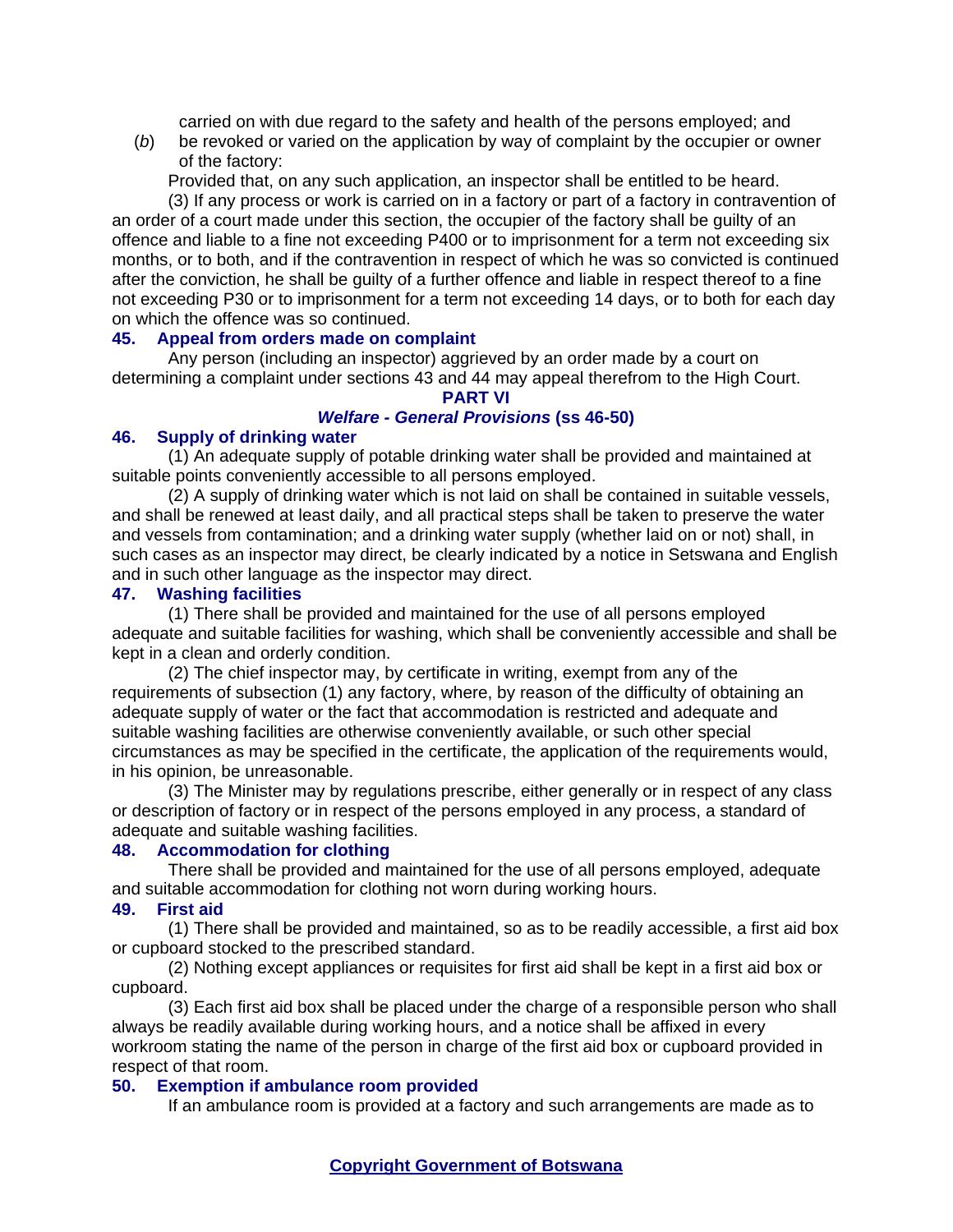ensure the immediate treatment there of all injuries occurring in such factory, the chief inspector may, by certificate in writing, exempt such factory from the requirements of section 49 to such extent and subject to such conditions as he may specify in the certificate.

## **PART VII**

## *Health, Safety and Welfare - Special Provisions and Regulations* **(ss 51-58) 51. Removal of dust or fumes**

(1) In every factory which, in connection with any process carried on, there is given off any dust or fume or other impurity of such a character and to such an extent as to be likely to be injurious or offensive to the persons employed, or any substantial quantity of dust of any kind, all practical measures shall be taken to protect the persons employed against inhalation of the dust or fume or other impurity and to prevent its accumulation in any workroom, and, in particular, where the nature of the process makes it practicable, exhaust appliances shall be provided and maintained, as near as possible to the point of origin of the dust or fume or other impurity, so as to prevent it entering the air of any workroom.

(2) No stationary internal combustion engine shall be used unless provision is made for conducting the exhaust gases from the engine into the open air.

### **52. Meals in certain dangerous trades**

Where in any room any poisonous or otherwise injurious substance is so used as to give rise to any dust or fume, no person shall be permitted to partake of food or drink in that room.

### **53. Protective clothing and appliances**

Where, in any factory, workers are employed in any process involving excessive exposure to wet or to any injurious or offensive substance, suitable protective clothing and appliances, including, where necessary, suitable gloves, footwear, goggles, head or face coverings or any other necessary clothing or appliance required by the chief inspector, shall be provided and maintained for the use of such workers.

#### **54. Protection of eyes in certain processes**

(1) In the case of any of the processes specified in the Fourth Schedule, suitable goggles or effective screens shall be provided to protect the eyes of the persons employed in the process.

(2) Where, in any factory, electric welding is carried on, effective provision shall be made, by screening or otherwise, to prevent persons employed (other than persons employed in the welding process) being exposed to the electric arc flash.

### **55. Power to make regulations for safety, health and welfare**

(1) The Minister may by statutory instrument make regulations for any matter required to be made by regulations under this Act, for the better carrying out of the objects and purposes of this Act, for giving effect to its principles and provisions and for the health, safety and welfare of employees, and such regulations may, without prejudice to the generality of the foregoing-

- (*a*) prescribe anything to be or that may conveniently be prescribed under this Act;
- (*b*) specify the fees to be paid in respect of any matter or thing to be done under this Act;
- (*c*) prohibit the employment of, or modify or limit the hours of employment of, all persons or any class of persons in connection with any manufacture, machinery, plant, equipment, appliance, process or description of manual labour;
- (*d*) prohibit, limit or control the use of any material or process;
- (*e*) modify or extend with respect to any class or description of factory any provisions of Parts IV, V, VI or this Part, being provisions imposing requirements as to safety, health or welfare; and
- (*f*) apply provisions relating to-
	- (i) arrangements for preparing or heating and taking meals;
	- (ii) ambulance and first aid arrangements; and
	- (iii) rest rooms.

(2) Regulations made under subsection (1) may apply to all factories or to any premises,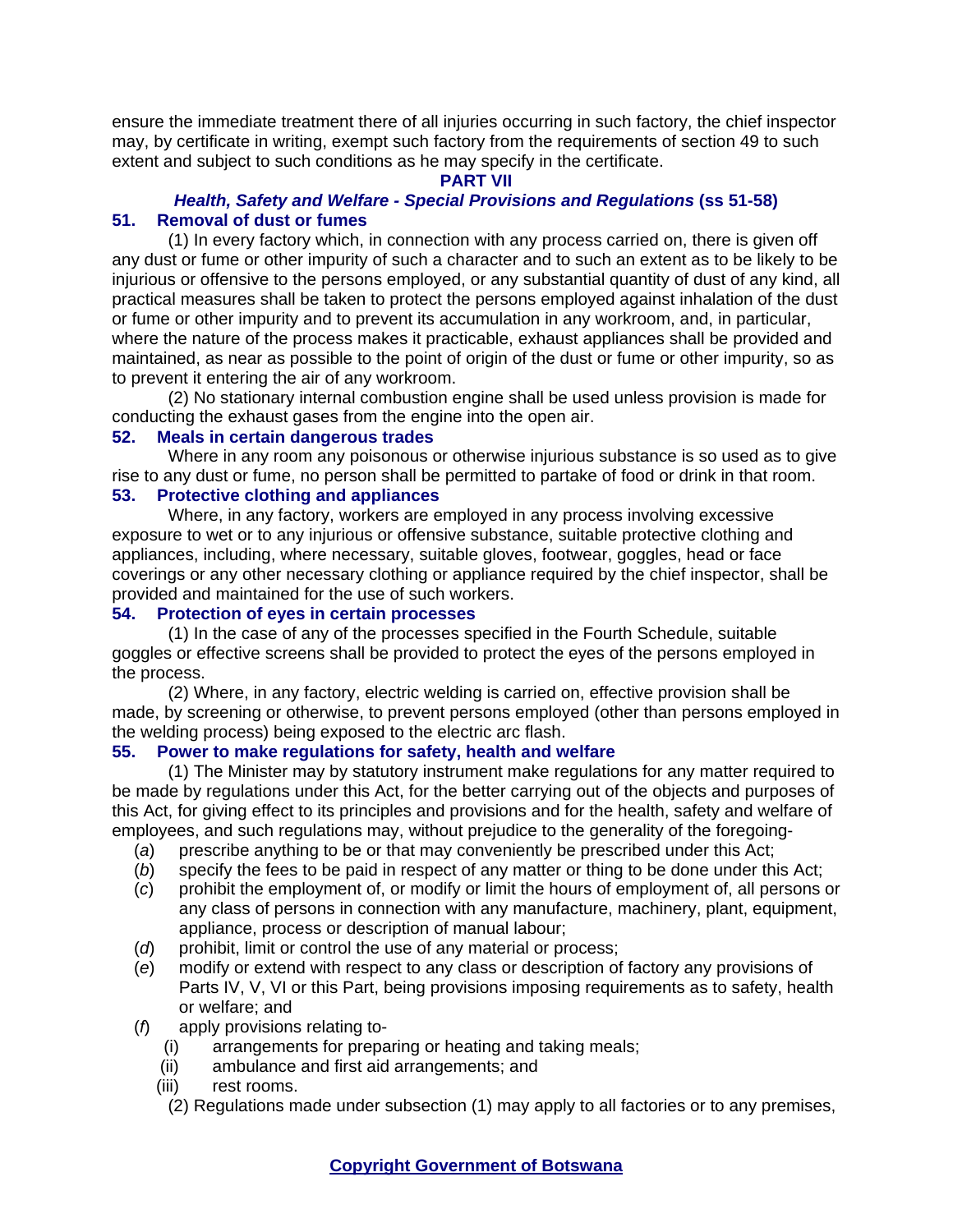process or operation to which the provisions of this Act are extended by virtue of an order made under section 61 or to any specified class or description of factory and may be made to apply to any specified class or description of factory either absolutely or subject to conditions.

### **56. Power to take samples**

(1) An inspector may at any time, after informing the occupier or, if the occupier is not readily available, a manager or other responsible person in the factory, take for analysis sufficient samples of any substance used or intended to be used in a factory, being a substance in respect of which he suspects a contravention of any regulations made under this Part, or which he thinks may prove, on analysis, to be likely to cause bodily injury to the persons employed.

(2) The occupier or manager or other responsible person may, at the time when a sample is taken under this section, and on providing the necessary appliances, require the inspector to divide the sample into three parts, to mark and seal and fasten up each part in such manner as its nature permits, and-

- (*a*) to deliver one part to the occupier, or manager or other responsible person;
- (*b*) to retain one part for future comparison; and
- (*c*) to submit one part to an analyst,

and any analysis made under this section shall, if so required, be carried out by a Government analyst.

(3) A certificate purporting to be a certificate by a Government analyst as to the result of the analysis of a sample taken under this section shall, in any proceedings under this Act, be admissible as evidence of the matters stated therein, but either party may require the person by whom the analysis was made to be called as a witness.

(4) It shall not be lawful for any person, except insofar as is necessary for the purposes of a prosecution for an offence under this Act, to publish or disclose to any person the results of an analysis made under this section, and if any person acts in contravention of this subsection he shall be liable to a fine not exceeding P200.

## **57. Notification of accidents and dangerous occurrences**

(1) Where any accident occurs in a factory or other place or process or operation to which the provisions of this Act apply-

- (*a*) whereby loss of life is caused to a person employed in that factory;
- (*b*) whereby any person is disabled for more than three days from earning full wages at the work at which he was employed; or

(*c*) which is one of the classes of dangerous occurrences specified in the Fifth Schedule, written notice of the accident in the prescribed form and accompanied by the prescribed particulars shall forthwith be sent to the chief inspector.

(2) Where any accident causing disablement is notified under this section and, after notification thereof, results in the death of the person disabled, notice in writing of the death shall be sent to the chief inspector by the occupier of the factory as soon as the death comes to his knowledge.

(3) Where any accident to which this section applies occurs to a person employed in a factory and the occupier of the factory is not the employer of the person killed or injured, the employer shall, if he fails to report the accident to the occupier immediately, be guilty of an offence.

## **58. Notification of industrial diseases**

The occupier of any factory who believes, or suspects or has reasonable ground for believing or suspecting, that any case of industrial disease, being one of those specified in the Sixth Schedule, has occurred in the factory, shall forthwith send written notice of such case to the chief inspector in the prescribed form; and the provisions of this Act with respect to the notification of accidents shall apply to any such case in like manner as to any such accident mentioned in these provisions.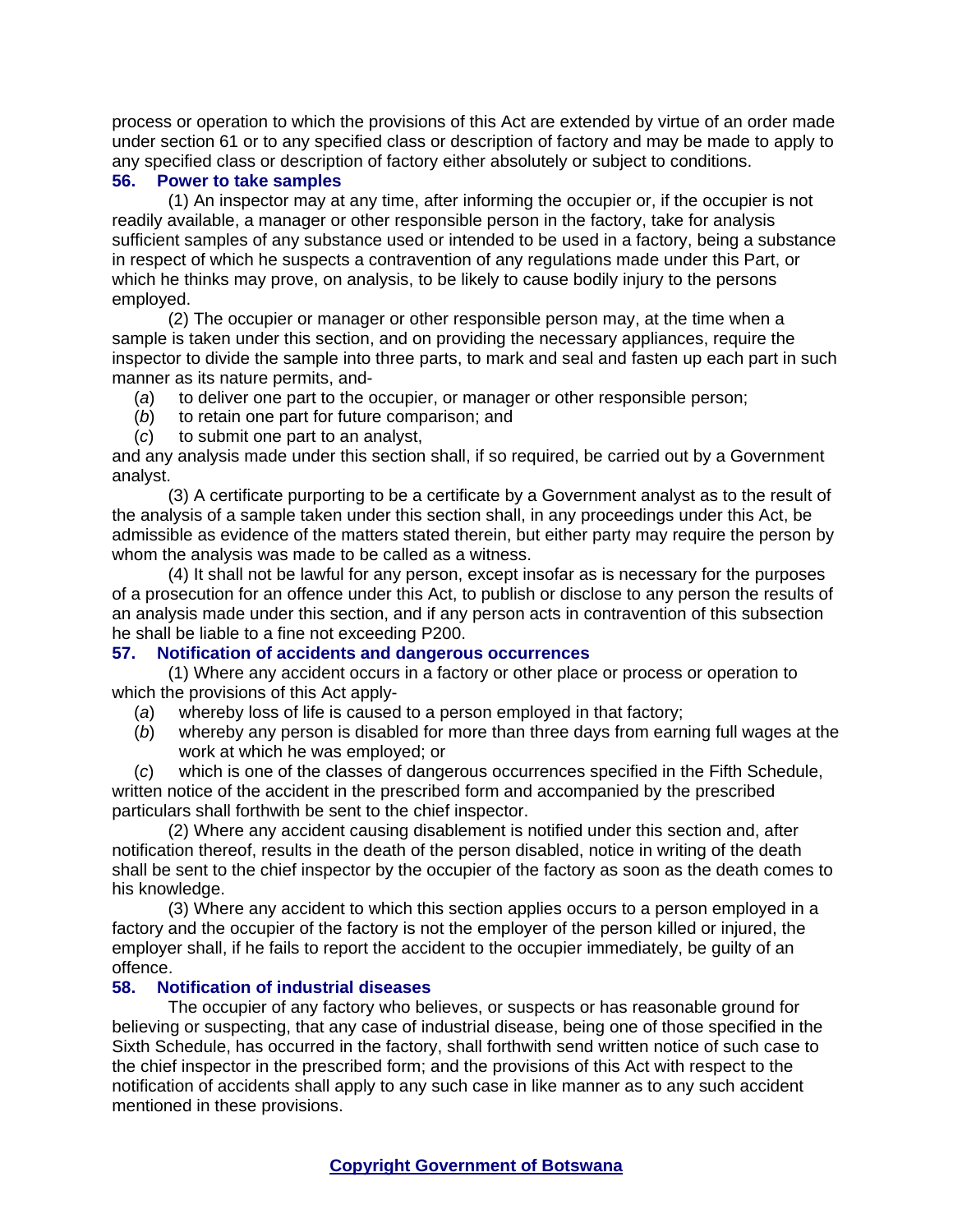### **PART VIII**

#### *Special Applications and Extensions* **(ss 59-61) 59. Premises where part of building is separate factory**

(1) Where a part of a building is let off as a separate factory, the provisions of this Act hereafter in this subsection mentioned shall apply to any other part of the building used for the purposes of the factory but not comprised therein, that is to say-

- (*a*) the provisions of Part IV with respect to cleanliness and lighting;
- (*b*) the provisions of Part V with respect to prime movers, transmission, machinery, hoists and lifts, chains, ropes and lifting tackle, lifting machines, safe means of access and safe place of employment, steam boilers, steam receivers, steam containers and air receivers (including the provisions as to exemption of steam boilers, steam receivers, steam containers and air receivers); and
- (*c*) the provisions of Part V with respect to the power of a court to make orders as to dangerous conditions and practices, and as to dangerous factories,

and the owner of the building shall be responsible for any contravention of the said provisions and shall also be responsible, instead of the occupier of the factory, for any contravention in respect of the factory of the provisions of Part IV relating to sanitary conveniences, and of the provisions of Part V relating to hoists and lifts, prevention of fire, and safety provisions in case of fire, and, for the purposes of the provisions relating to prevention of fire and safety provisions in case of fire, the factory shall be deemed to include any part of the building used for the purpose of the factory:

Provided that the owner of the building shall be responsible for the cleanliness of sanitary conveniences only when used in common by several tenants, and shall be responsible for any contravention of any of the aforementioned provisions of Part V only insofar as the said provisions relate to matters within his control; and the occupier of the factory shall, in any case, be responsible for any contravention, whether in respect of the factory or otherwise, of any of the said provisions of Part V relating to any machinery or plant belonging to or supplied by him.

(2) In sections 43 and 44, as they apply in relation to the factory and as they are applied by subsection (1), references to the occupier shall be taken as references to the occupier of the factory or to the owner of the building, according to which of them is responsible in respect of the matters complained of.

(3) For the purposes of the provisions applied by subsection (1), lifting machines attached to the outside of the building, and chains, ropes and lifting tackle used in connection with those machines, shall be treated as being in the building, but any lifting machine not used for the purposes of the factory, and any chains, ropes or lifting tackle not used in connection with a lifting machine, shall be disregarded.

(4) Where, under subsection (1), any provision is applied containing a reference to the general register, then, in relation to matters in respect of which the owner of the building is responsible, that reference shall be taken as a reference to a register to be kept by him, and section 63(2) shall apply in relation to any such register as if the owner were the occupier of a factory.

### **60. Premises in which steam boilers are used**

(1) The occupier of any premises (not being premises forming part of a factory) in which a steam boiler is used shall, within one month after the commencement of this Act, send to the chief inspector a written notice containing the particulars set out in the Seventh Schedule to this Act; and if after the commencement of this Act a steam boiler is newly taken into use in any premises (not being premises forming part of a factory) the occupier shall, within one month after the date on which the boiler is first used, send a like notice to the chief inspector.

(2) The provisions of this Act, hereafter in this subsection mentioned, shall apply to any premises (not being premises forming part of a factory or premises to which the application of this Act is otherwise extended by this Part), in which a steam boiler is used, as if the premises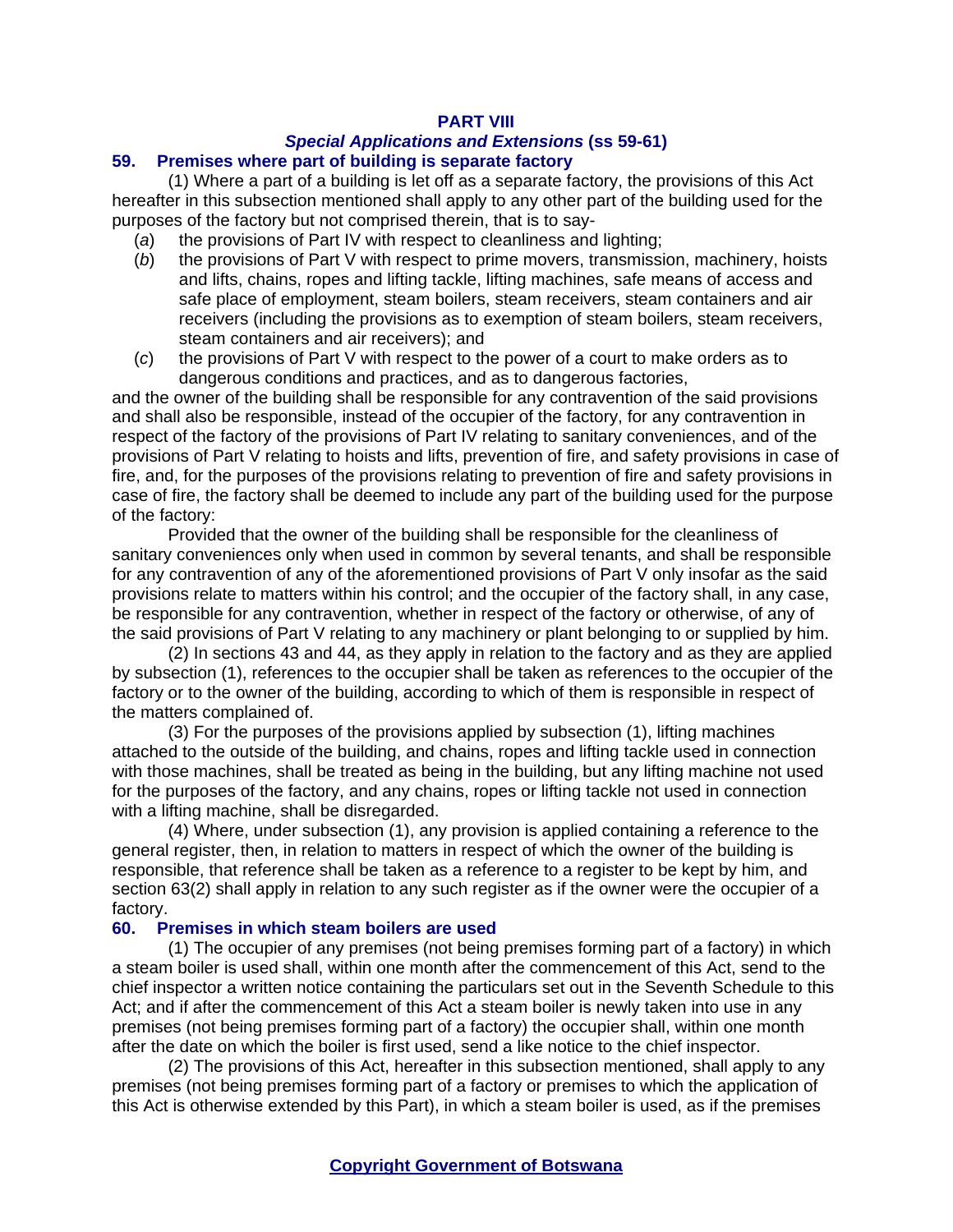were a factory and as if the person having the actual use or occupation of the premises were the occupier of a factory, that is to say-

- (*a*) Part I;
- (*b*) Part II;
- (*c*) the provisions of Part V relating to steam boilers and to steam receivers and steam containers (including the provisions as to exemption of steam boilers, steam receivers and steam containers) so, however, that the owner of the boiler, receiver or container shall, instead of the person deemed to be the occupier, be responsible for any contravention of the said provisions insofar as they relate to matters within his control;
- (*d*) the provisions of Part V relating to the power of a court to make orders as to dangerous conditions and practices;
- (*e*) the provisions of Part VII relating to regulations for safety, health and welfare;
- (*f*) the provisions of Part IX relating to general registers (so far as applicable), and preservation of registers and records, subject to such modifications as may be made by regulations made by the Minister, and the provisions of the said Part IX relating to duties of persons employed;
- (*g*) the provisions of Part X relating to powers and duties of inspectors and to regulations and orders made under this Act;
- (*h*) Part XI; and
- (*i*) Part XII.

## **61. Power to extend application of provisions of Act**

The Minister may, by order published in the *Gazette*, and subject to such conditions as may be specified in the order, extend the application of all or any of the provisions of this Act to any of the following classes of premises, process or operation, that is to say-

- (*a*) warehouses (not forming part of any factory);
- (*b*) any premises (not being premises forming part of a factory) in which a hoist or lift is used;
- (*c*) building operations undertaken by way of trade or business, or for the purpose of any industrial undertaking, and any line or siding which is used in connection therewith and for the purpose thereof and is not part of a railway; or
- (*d*) works of engineering construction undertaken by way of trade or business or for the purpose of any industrial or commercial undertaking, and any line or siding which is used in connection therewith and for the purposes thereof and is not part of a railway.

# **PART IX**

# *Miscellaneous* **(ss 62-67)**

## **62. Posting of abstract of Act, regulations and notices**

(1) There shall be kept posted in a prominent position in every factory-

- (*a*) the prescribed abstract of this Act;
- (*b*) a notice of the address of the chief inspector and the nearest labour officer;
- (*c*) printed copies of any regulations made under Part VII which are for the time being in force in the factory; or the prescribed abstracts of such regulations; and
- (*d*) every other notice and document required by this Act to be posted in the factory.

(2) All such documents shall be in Setswana and English and in such other language as an inspector may direct, and if a form has been prescribed for any document, it shall be posted in that form.

## **63. General registers**

(1) There shall be kept in every factory a register, in the prescribed form, called the general register, and there shall be entered in, or attached to, that register-

- (*a*) the certificate of registration of the factory;
- (*b*) every other certificate issued in respect of the factory by the chief inspector under the provisions of this Act;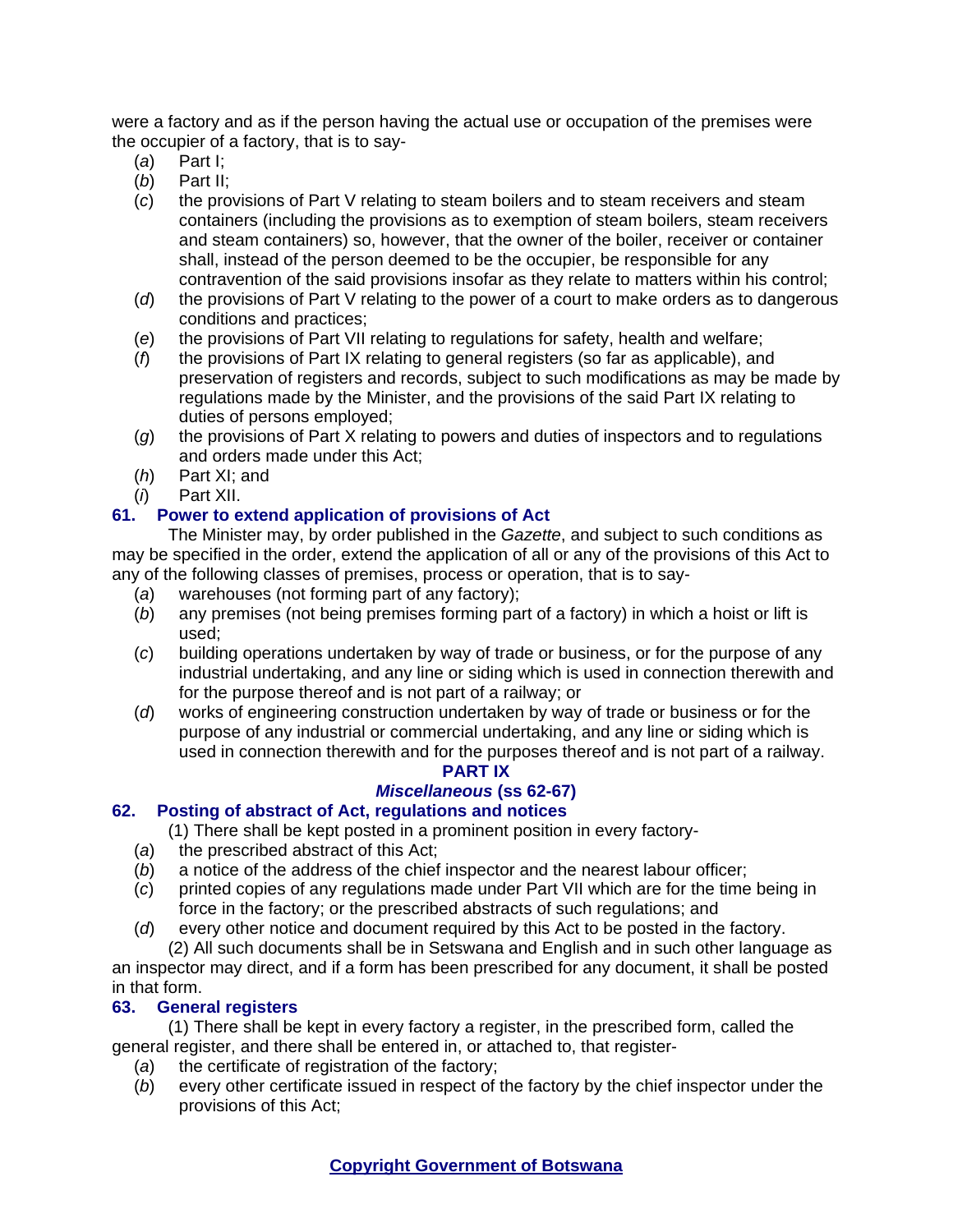- (*c*) the prescribed particulars as to washing, whitewashing or colourwashing, painting or varnishing of the factory;
- (*d*) the prescribed particulars as to every accident and case of occupational disease occurring in the factory;
- (*e*) all reports and particulars required by any other provision of this Act to be entered in or attached to the general register; and
- (*f*) such other matters as may be prescribed.

(2) The occupier of a factory shall send to the chief inspector such extracts from the general register as the chief inspector may from time to time require for the purpose of the execution of his duties under this Act.

### **64. Preservation of registers and records**

The general register and every other register or record kept in pursuance of this Act shall be preserved and shall be kept available for inspection by an inspector for two years after the date of the last entry in the register or record, or such other period, if any, as may be prescribed for any class or description of register or record.

## **65. Periodical return of persons employed**

(1) The occupier of every factory, or of any premises or process or operation to which any of the provisions of this Act apply shall, if so required by the Minister by order published in the *Gazette*, send to the chief inspector, at such intervals and on or before such days as may be specified in the order, a correct return showing with respect to such day or days, or such period, as may be specified in the order, the number of persons employed in the factory or place and giving such particulars as to such other matters as the order may require.

(2) The Minister may, for the purpose of facilitating the rendering of returns by occupiers under the provisions of this section, arrange for the consolidation of those returns with any other returns required from occupiers under the provisions of any other written law for the time being in force.

## **66. Duties of persons employed**

(1) No person employed in a factory shall wilfully interfere with or misuse any means, appliance, convenience or other thing provided in pursuance of this Act for securing the safety, health and welfare of the persons employed in the factory and where any means or appliance for securing safety or health is provided for the use of any such person under this Act he shall use that means or appliance.

(2) No person employed in a factory shall wilfully and without reasonable cause do anything likely to endanger himself or any other person.

## **67. Prohibition of deductions from wages**

The occupier of a factory shall not, in respect of anything to be done or provided by him in pursuance of this Act, make any deduction from the sum contracted to be paid by him to any person employed, or receive, or allow any person in his employment to receive any payment from any such person.

## **PART X**

### *Administration* **(ss 68-69)**

## **68. Appointment of chief inspector and inspectors**

(1) For the purposes of this Act there shall be appointed a chief inspector of factories.

(2) The Minister may designate such public officers and may appoint such other persons to be inspectors of factories as he considers necessary (under whatever title he may from time to time determine) for the purposes of this Act.

(3) Notice of the designation or appointment of every inspector shall be published in the *Gazette*.

(4) Every inspector shall be furnished with a certificate of his designation or appointment, and when visiting a factory or place to which any of the provisions of this Act apply shall, if so required, produce the said certificate to the occupier or other person holding a responsible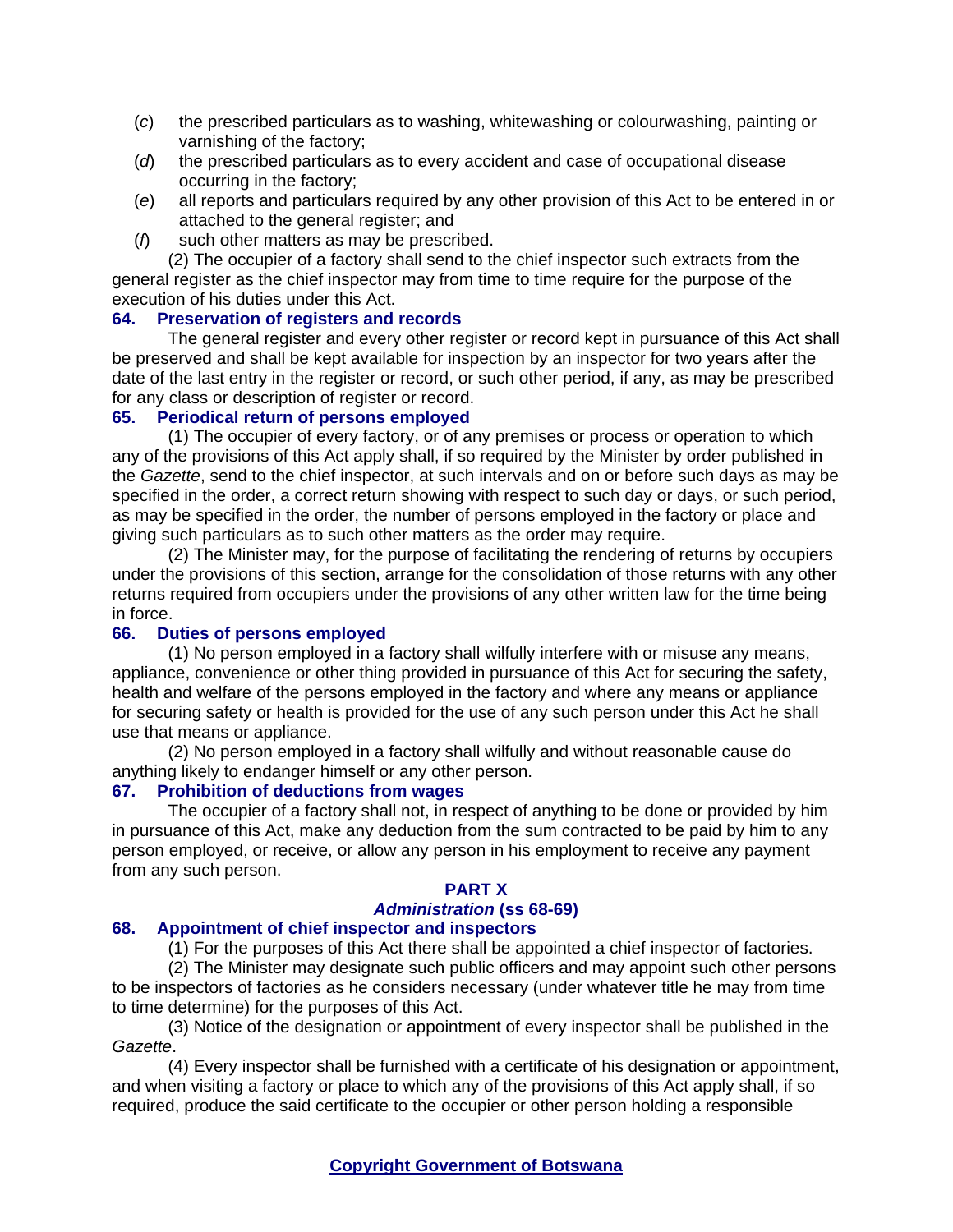position of management in the factory.

(5) A person who is the occupier of a factory, or is directly interested therein or in any process or business carried on therein, or in a patent connected therewith, or is employed in or about a factory, shall not act as an inspector.

(6) No inspector, except insofar as is necessary for the purposes of a prosecution for an offence under this Act, shall publish or disclose to any person the details of any manufacturing or commercial or working process which may come to his knowledge in the course of his duties.

(7) An inspector shall treat as absolutely confidential the source of any complaint bringing to his notice a contravention of the provisions of this Act, and shall give no intimation to the occupier or his representative that a visit of such inspector was made in consequence of such complaint.

(8) A person or inspector who contravenes any of the provisions of subsection (5), (6) or (7) shall be guilty of an offence.

## **69. Powers of inspectors**

(1) An inspector shall, for the purposes of this Act, have power to do any or all of the following things, that is to say-

- (*a*) to enter, inspect and examine, by day or by night, a factory, and every part thereof when he has reasonable cause to believe that any person is employed therein, and to enter, inspect and examine by day, any place which he has reasonable cause to believe to be a factory and any part of any building of which a factory forms a part and in which he has reasonable cause to believe that explosive or highly inflammable materials are stored or used;
- (*b*) to take with him a police officer if he has reasonable cause to apprehend any serious obstruction in the execution of his duty;
- (*c*) to require the production of the registers, certificates, notes and documents kept in pursuance of this Act, and to inspect, examine and copy any of them;
- (*d*) to make such examination and enquiry as may be necessary to ascertain whether the provisions of this Act, and of any written law for the time being in force relating to public health, are complied with, so far as it relates to a factory and any person employed in a factory;
- (*e*) to require any person who he finds in a factory to give such information as is in his power to give as to who is the occupier of the factory;
- (*f*) to examine any person either alone or in the presence of any other person as he thinks fit, with respect to matters under this Act, and to require every such person to sign a declaration of the truth of the matters respecting which he is so examined; so, however, that no one shall be required under this provision to answer any questions or to give any evidence tending to incriminate himself;
- (*g*) in the case of an inspector who is a registered medical practitioner, to carry out such medical examinations as may be necessary for the purposes of his duties under this Act; and
- (*h*) to exercise such other powers as may be necessary for carrying this Act into effect.

(2) The occupier of every factory and his agents and servants shall, when required by an inspector, furnish the means necessary for an entry, inspection, examination, inquiry, the taking of samples, or otherwise for the exercise of his powers under this Act in relation to that factory.

(3) If any person wilfully delays or obstructs an inspector in the exercise of any power under this section, or fails to comply with the requirements of an inspector in pursuance of this section, or to produce any register, certificate, notice or document which he is required by or in pursuance of this Act to produce, or wilfully withholds any information as to who is the occupier of any factory, or conceals or prevents, or attempts to conceal or prevent, a person appearing before or being examined by an inspector, that person shall be deemed to obstruct an inspector in the execution of his duties under this Act.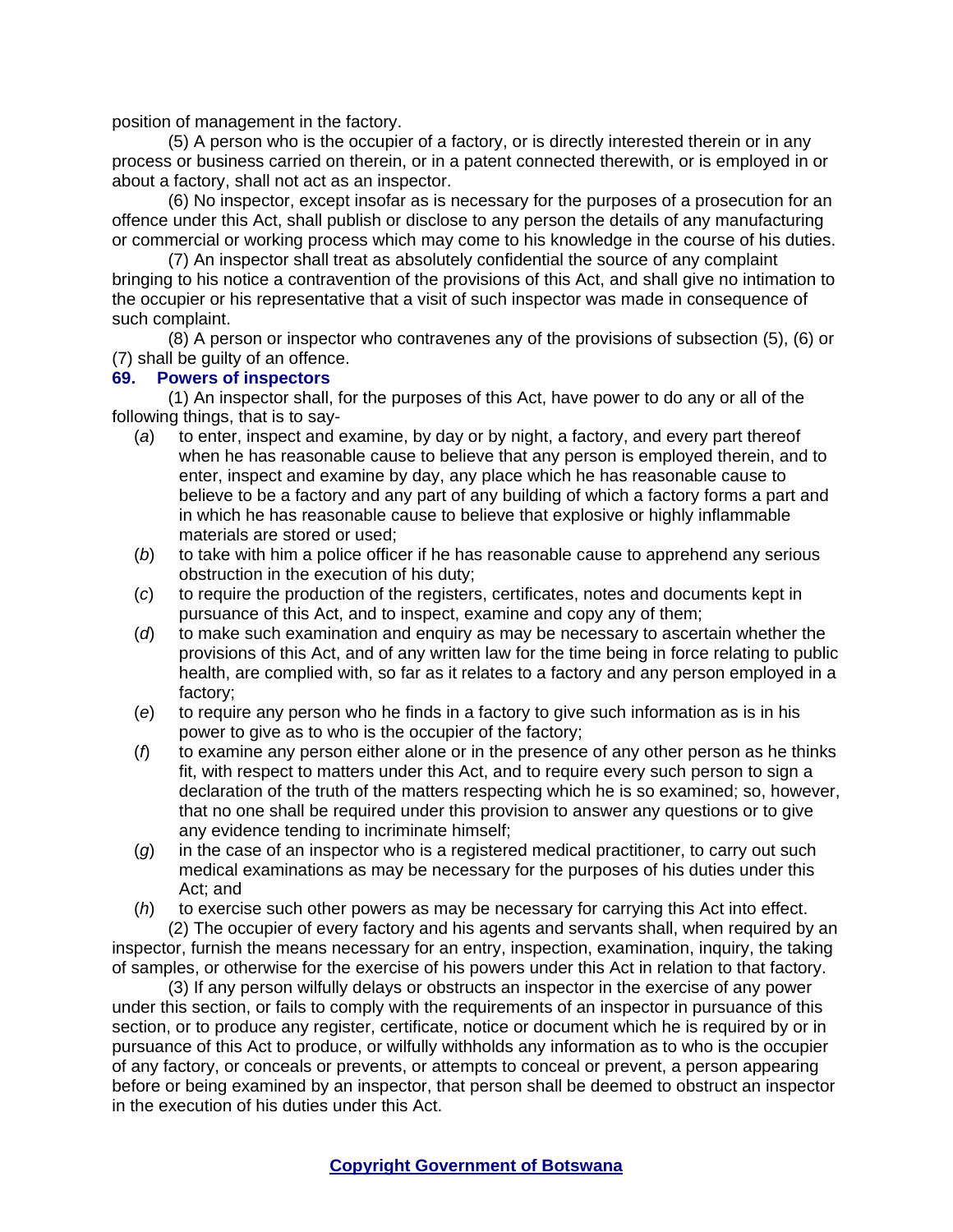(4) When an inspector is obstructed in the execution of his powers or duties under this Act, the person obstructing him shall be guilty of an offence and liable to a fine not exceeding P50 or to imprisonment for a term not exceeding two years, or to both; and where an inspector is so obstructed in a factory, the occupier of the factory shall be guilty of an offence.

(5) Any notice or certificate issued by the chief inspector under this Act may be issued for a limited period or without limit of period and may be varied or revoked by the chief inspector:

Provided that this subsection shall not apply in respect of any certificate of registration of a factory issued by the chief inspector under the provisions of Part III.

#### **PART XI**

#### *Offences, Penalties and Legal Proceedings* **(ss 70-82)**

#### **70. Offences**

(1) In the event of any contravention in, or in connection with or in relation to, a factory of the provisions of this Act, the occupier, or (if the contravention is one in respect of which the owner is by or under this Act made responsible), the owner of such factory shall, subject as hereinafter provided in this Act, be guilty of an offence.

(2) In the event of a contravention by an employed person of Part IX with respect to duties of persons employed or of a contravention by any person of any regulations or order made under this Act which expressly imposes any duty upon him, that person shall be guilty of an offence and the occupier or owner, as the case may be, shall not be guilty of an offence by reason only of the contravention of the said provisions of Part IX, or the contravention of the provision imposing the said duty, as the case may be, unless it is proved that he failed to take all reasonable steps to prevent the contravention; but this subsection shall not be taken as affecting any liability of the occupier or owner in respect of the same matters by virtue of some provision other than the provisions or provision aforesaid.

(3) If the occupier of a factory avails himself of any special exemption allowed under this Act and fails to comply with any of the conditions of the exemption, he shall be deemed to have contravened the provisions of this Act.

(4) If any persons are employed in a factory otherwise than in accordance with the provisions of this Act there shall be deemed to be a separate contravention in respect of each person so employed.

#### **71. Penalty for offences for which no express penalty provided**

Subject as hereinafter provided in this Act, any person guilty of an offence under this Act for which no express penalty is provided by this Act shall be liable to a fine not exceeding P100 or to imprisonment for a term not exceeding two months, or to both, and, if the contravention in respect of which he was so convicted is continued after the conviction he shall (subject to the provisions of section 74) be guilty of a further offence and liable in respect thereof to a fine not exceeding P20 for each day on which the contravention was so continued.

### **72. Power of court to order cause of contravention to be remedied**

Where the occupier or owner of a factory is convicted of an offence under this Act, the court may, in addition to or instead of imposing any penalty, order him, within such times as may be specified in the order, to take such steps as may be so specified for remedying the matters in respect of which the contravention occurred, and may, on application, enlarge the time specified, and, where such an order is made, the occupier or owner shall not be liable under this Act, in respect of the continuation of the contravention during the time allowed by the court, but if, after the expiration of that time, as originally specified or enlarged by subsequent order, the order is not complied with, the owner or occupier, as the case may be, shall be liable to a fine not exceeding P20 for each day on which the non-compliance continued.

### **73. Penalty in case of death or injury**

If any person is killed, or dies, or suffers any bodily injury, in consequence of the occupier or owner of a factory having contravened any provision of this Act, the occupier or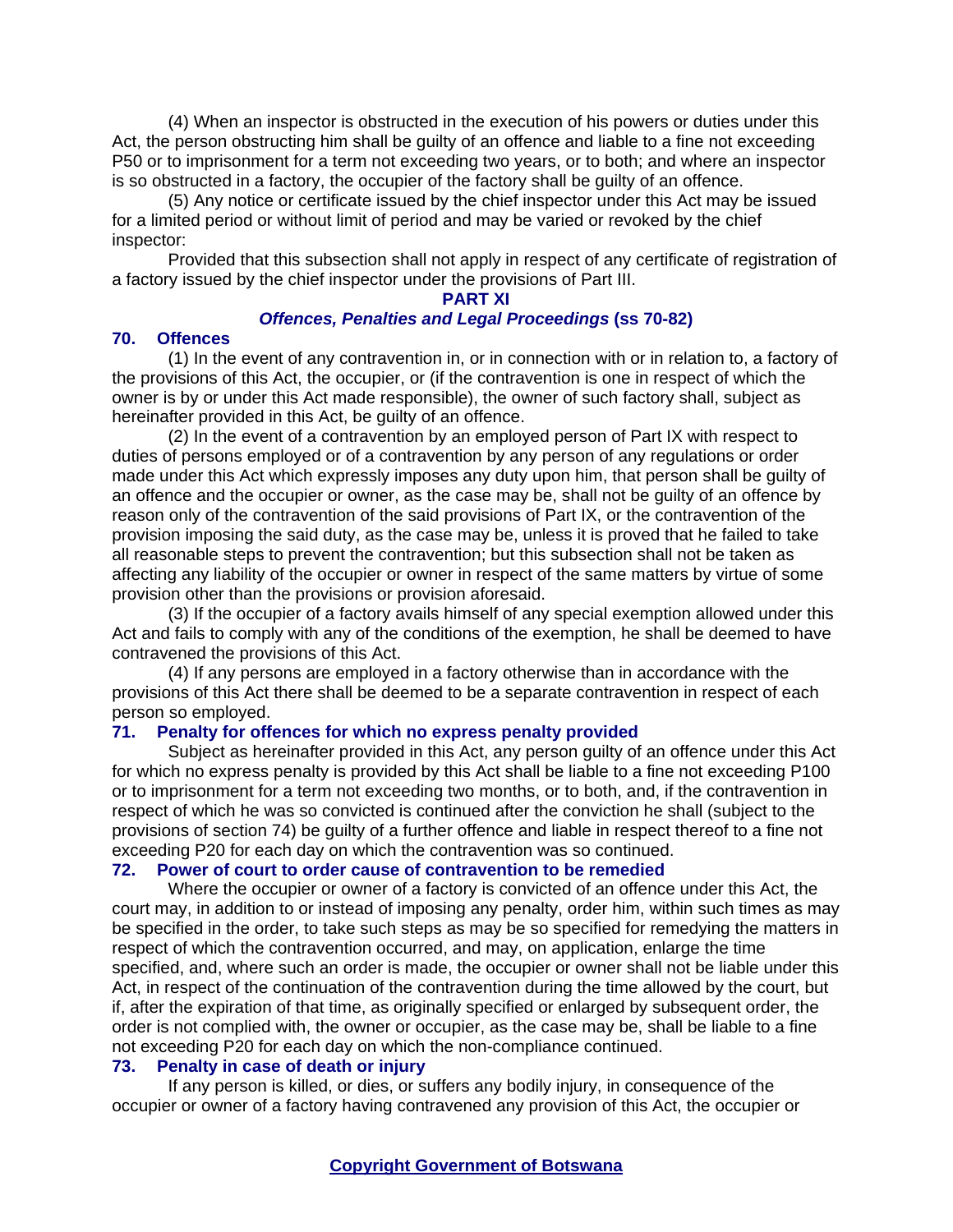owner of the factory shall be liable to a fine not exceeding P400 or to imprisonment for a term not exceeding six months, or to both and the whole or any part of any fine may be applied for the benefit of the injured person or his family or otherwise as the court may order, irrespective of whether the deceased person's family, or the injured person, has received compensation from any other source:

Provided that the occupier or owner shall not be liable to a penalty under this section if a charge against him under this Act in respect of the act or default by which the death or injury was caused has been heard and dismissed before the death or injury occurred.

## **74. Forgery of certificates, false entries and false declarations**

If any person-

- (*a*) forges or counterfeits any certificate required by, under or for the purposes of this Act;
- (*b*) gives or signs any such certificate knowing it to be false in any material particular;
- (*c*) knowingly utters or makes use of any such certificate so forged, counterfeited or false;
- (*d*) knowingly utters or makes use of, as applying to any person, any such certificate which does not so apply;
- (*e*) personates any person named in any such certificate;
- (*f*) falsely pretends to be an inspector;
- (*g*) wilfully connives at any such forging, counterfeiting, giving, signing, uttering, making use of, personating or pretending as aforesaid;
- (*h*) wilfully makes a false entry in any register, notice, certificate or document required by, under or for the purposes of this Act to be kept or served or sent;
- (*i*) wilfully makes or signs a false declaration required by, under or for the purposes of this Act; or
- (*j*) knowingly makes use of any such false entry or declaration as aforesaid,

he shall be guilty of an offence under this Act and liable to a fine not exceeding P400 or to imprisonment for a term not exceeding six months, or to both.

## **75. Penalty on persons actually committing offence for which occupier is liable**

When an act or default for which an occupier or owner of a factory is liable under this Act is in fact the act or default of some agent, servant, worker or other person, that agent, servant, worker or other person shall also be guilty of an offence and liable to the like penalty as if he were the occupier or owner, as the case may be.

### **76. Power of occupier or owner to exempt himself from liability on conviction of the actual offender**

(1) Where the occupier or owner of a factory is charged with an offence under this Act, he shall be entitled, on giving to the prosecution not less than three days' notice in writing of his intention, to have any other person jointly charged with him (whether or not that person is an agent or servant) and brought before the court at the time appointed for the hearing of the charge; and if, after the commission of the offence has been proved, the occupier or owner of the factory proves to the satisfaction of the court-

- (*a*) that he used all due diligence to enforce the execution of this Act and of any relevant regulations or order made thereunder; and
- (*b*) that the said other person committed the offence in question without his consent, connivance or wilful default,

that other person shall be convicted of the offence, and the occupier or owner shall be acquitted of the offence and the person so convicted shall, in the discretion of the court, be also liable to pay any costs incidental to the proceedings.

(2) When it is made to appear to the satisfaction of an inspector at the time of discovering an offence-

- (*a*) that the occupier or owner (as the case may be) of the factory has used all due diligence to enforce the execution of this Act;
- (*b*) by which person the offence has been committed; and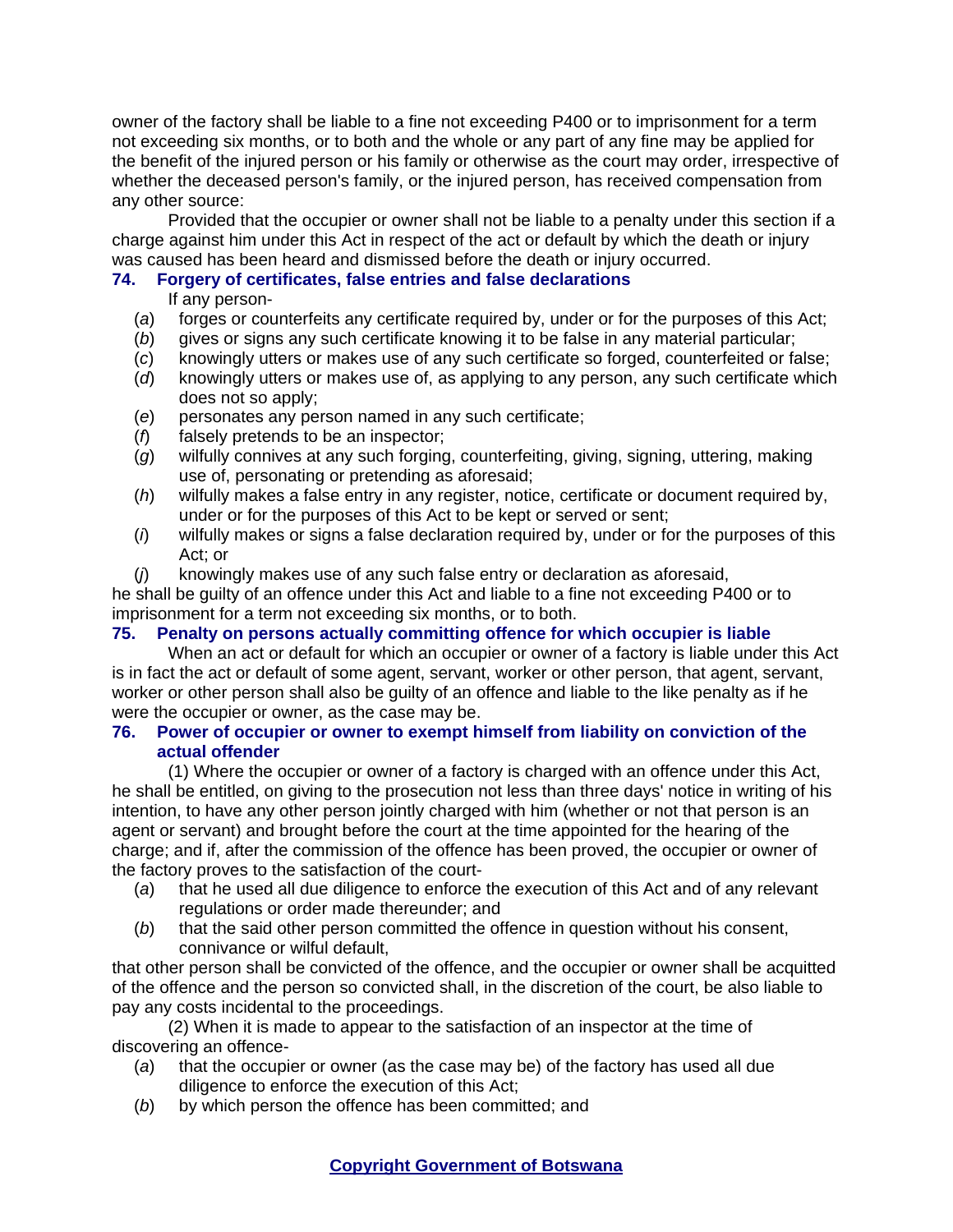(*c*) that it has been committed without the consent, connivance or wilful default of the occupier or owner and in contravention of his orders,

the inspector shall proceed against the person who he believes to be the actual offender without first proceeding against the occupier or owner of the factory.

### **77. Proceedings against persons other than occupiers or owners**

Where, under this Act, any person is substituted for the occupier or owner of a factory with respect to any provisions of this Act, any order, summons, notice or proceeding, which for the purpose of those provisions, is by or under this Act required or authorized to be served on or taken in relation to the occupier or owner, is hereby required or authorized (as the case may be) to be served or taken in relation to that person.

### **78. Prosecution of offences**

(1) In any proceedings under this Act, it shall be sufficient in the charge or information to allege that the factory is a factory within the meaning of this Act and to state the name of the ostensible occupier of the factory, or, where the occupier is a firm, the title of the firm; and the burden of proving that the premises are not a factory, or that the occupier specified in the charge or information is not the occupier of the factory, shall lie upon the person alleging such fact.

(2) Where an offence is committed under this Act by reason of a failure to make an examination, enter a report or do any other thing, at or within a time specified by this Act, the offence shall be deemed to continue until the examination is made or the report entered or the other thing done, as the case may be.

### **79. Special provisions as to evidence**

(1) If a person is found in a factory at any time at which work is going on or the machinery is in motion, except during the intervals for meals or rest, he shall, until the contrary is proved, be deemed for the purposes of this Act to have been then employed in that factory:

Provided that this subsection shall not apply to a factory in which the only persons employed are members of the same family dwelling there.

(2) When an entry is required by this Act to be made in the general register or in any other register or record, the entry made by the occupier of the factory or on his behalf shall, as against him, be admissible as evidence of the facts stated therein, and the fact that any entry as required with respect to the observance of any provision of this Act has not been made, shall be admissible as evidence that that provision has not been observed.

### **80. Service and sending of documents**

(1) Any document (including any summons or order) required or authorized to be served under this Act may be served-

- (*a*) on any person by delivering it to him, or by leaving it at, or by sending it by post to, his residence or place of business;
- (*b*) on any firm by delivering it to any partner of the firm, or by leaving it at, or sending it by post to, the office of the firm;
- (*c*) on the occupier or owner of a factory (including any such occupier or owner being a company to which the Companies Act applies, or a co-operative society to which the Co-operative Societies Act applies) in any such manner as aforesaid, or by delivering it, or a true copy thereof, to any responsible person not apparently under the age of 16 years at the factory.

(2) Any such document may be addressed, for the purpose of the service thereof on the occupier of a factory, to "the occupier" at the proper postal address of the factory, without further name or description.

(3) The provisions of this section shall apply, with the necessary modifications to documents required or authorized under this Act to be sent to any person, firm, occupier or owner, and to the sending, addressing and delivery of such documents.

### **81. Power to modify agreements**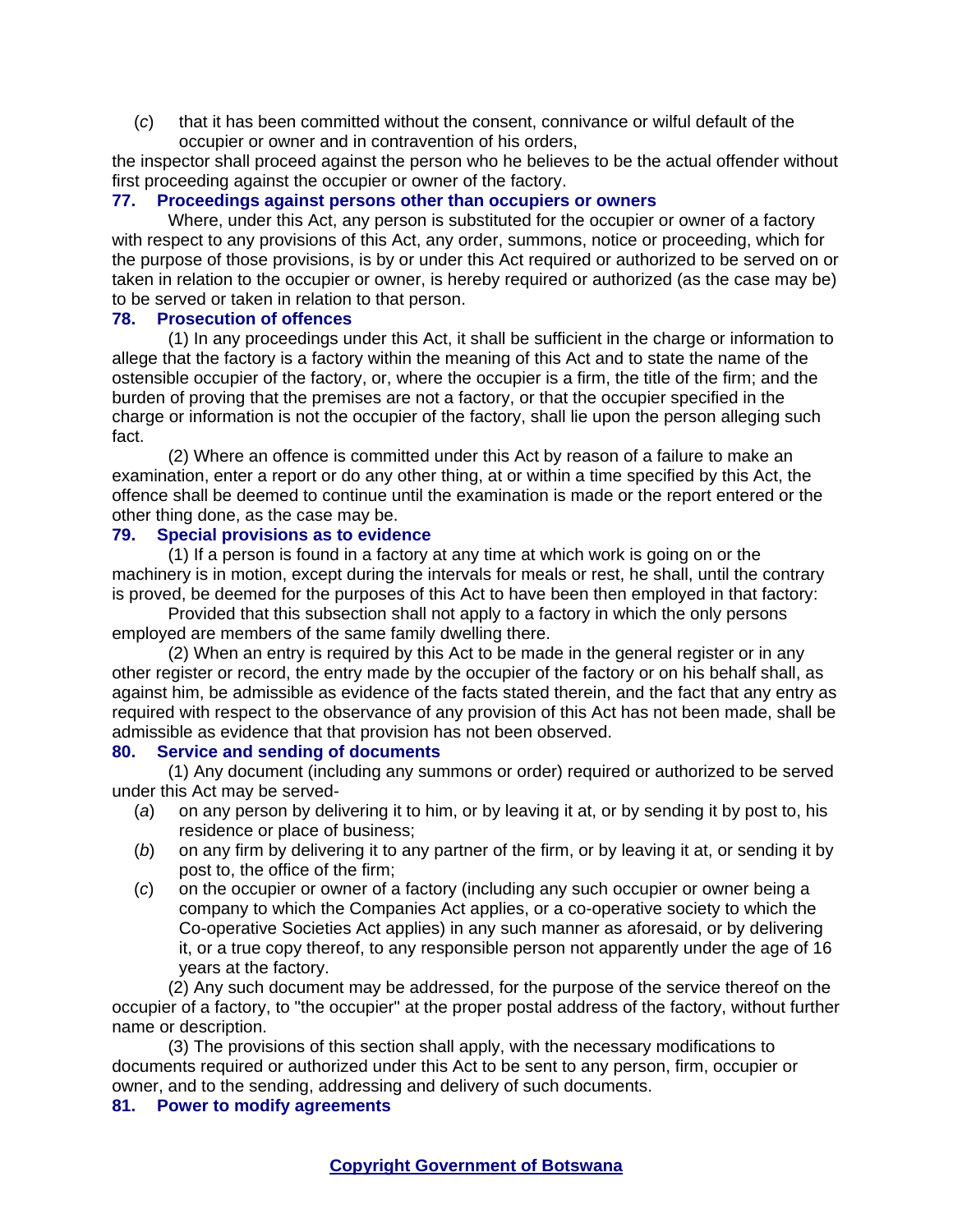If, by reason of an agreement between the owner and occupier of premises, the whole or any part of which has been let as a factory, such occupier or owner is prevented from carrying out any structural or other alterations in the premises which are necessary to enable him to comply with the provisions of this Act, or in order to conform with any standard or requirement imposed by or under this Act, he may apply to a judge in chambers for the terms of the agreement to be set aside or modified; and the judge, after hearing the parties and any witnesses who they may desire to call, may make such order setting aside or modifying the terms of the agreement, as he considers just and equitable in the circumstances of the case.

### **82. Power to apportion expenses**

Where in any premises the whole or any part of which has been let as a factory any structural or other alterations are required in order to comply with the provisions of this Act or in order to conform with any standard or requirement imposed by this Act, and the occupier or owner, as the case may be, alleges that the whole or part of the expenses of the alterations ought to be borne by the owner or occupier, as the case may be, the occupier or owner may apply to a judge in chambers for the expenses of the alterations to be apportioned between them; and the judge, after hearing the parties and any witnesses who they may desire to call, may make such order concerning the expenses and their apportionment as he considers just and equitable in the circumstances of the case, regard being paid to the terms of any contract between the parties, or, in the alternative, he may, at the request of the owner or occupier, determine the lease.

# **PART XII**  *General* **(ss 83-84)**

### **83. Factories Advisory Board**

For the purpose of giving advice and assistance in regard to matters affecting safety, health and welfare in factories and such other places as are subject to the provisions of this Act, the Minister may, by order published in the *Gazette*, establish a Factories Advisory Board of such composition as he considers adequate and suitable.

### **84. Saving**

Except where otherwise expressly provided, the provisions of this Act shall be in addition to, and not in substitution for or diminution of, the provisions of any other written law.

#### **FIRST SCHEDULE PARTICULARS TO BE SUBMITTED BY OCCUPIER**

## **OR INTENDING OCCUPIER OF A FACTORY**

(*ss. 8 and 9*)

- 1. Name of the occupier or intending occupier of the factory.
- 2. Address and location of the factory.
- 3. Nature of the work carried on, or proposed to be carried on, in the factory.
- 4. Whether mechanical power is used or intended to be used and, if so, its nature.
- 5. Whether steam boilers are used or intended to be used and, if so, the following particulars in respect of each boiler-
	- (*a*) type, description and distinctive number;
	- (*b*) country and year of manufacture;
	- (*c*) date of the last thorough examination and name of the person by whom the examination was made;
	- (*d*) maximum working pressure in kg per cm2.
	- 6(*a*) Total number of persons employed or intended to be employed in the factory. If males and females are to be employed numbers of each sex.
	- (*b*) Where persons are employed, or intended to be employed in shifts, the maximum number employed, or intended to be employed at any one time.

## **SECOND SCHEDULE**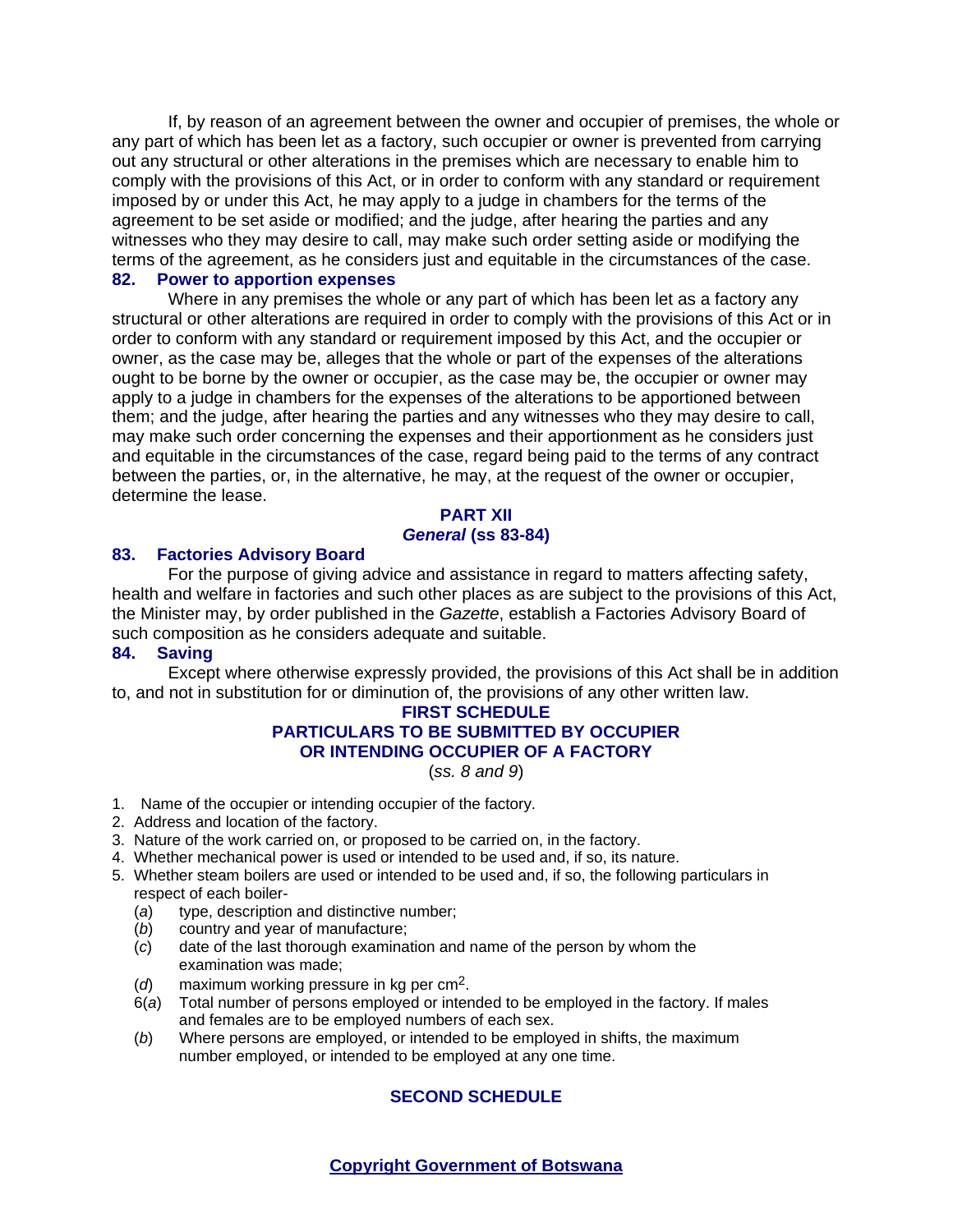## **CERTIFICATE OF REGISTRATION OF A FACTORY**

(*ss. 8 and 9*)

## FACTORIES ACT

| I hereby certify that the factory named below has been duly registered in pursuance of section |  |
|------------------------------------------------------------------------------------------------|--|
|                                                                                                |  |
|                                                                                                |  |

*Chief Inspector of Factories*

....................................................

### **THIRD SCHEDULE**

**REGISTER OF CHAINS, ROPES, LIFTING TACKLE AND LIFTING MACHINES** 

(*s. 33*)

- 1. Name of occupier of the factory.
- 2. Address and location of the factory.
- 3. Distinguishing number or mark and description sufficient to identify the chain, rope or lifting tackle or the lifting machine.
- 4. Date (if after the commencement of the Act) when the chain, rope or lifting tackle or lifting machine was first taken into use in the factory.
- 5. Date of each examination made under section 31(1)(*d*) or section 32(2), as the case may be, and the name of the person by whom it was carried out.
- 6. Particulars of any defect found at any such examination and affecting the safe working load, and of the steps taken to remedy such defect.
- 7. Date and number of the certificate relating to any test and examination made under section 31(1)(*e*) or section 32(3), as the case may be, together with the name and address of the person who issued the certificate.
- 8. In the case of chains and lifting tackle (except rope slings), dates of annealing or other heat treatment.

#### **FOURTH SCHEDULE**

# **PROCESSES REQUIRING PROVISION OF SUITABLE GOGGLES OR EFFECTIVE SCREENS**

(*s. 54*)

- 1. Dry grinding of metals, or articles of metal, applied by hand to a revolving wheel or disc driven by mechanical power.
- 2. Turning (external of internal) or non-ferrous metals or of cast iron, or of articles of such metals or such iron, where the work is done dry, other than precision turning where the use of goggles or a screen would seriously interfere with the work, or turning by means of hand tools.
- 3. Welding or cutting of metals by means of an electrical, oxyacetylene or similar process.
- 4. The following processes when carried on by means of hand tools or other portable tools-
	- (*a*) fettling of metal castings involving the removal of metal;
	- (*b*) cutting out or cutting off (not including drilling or punching back) of cold rivets or bolts from boilers or other plant;
	- (c) chipping or scaling of boilers or other plant;
	- (*d*) breaking or dressing of stone, concrete or slag.

## **FIFTH SCHEDULE**

**Copyright Government of Botswana**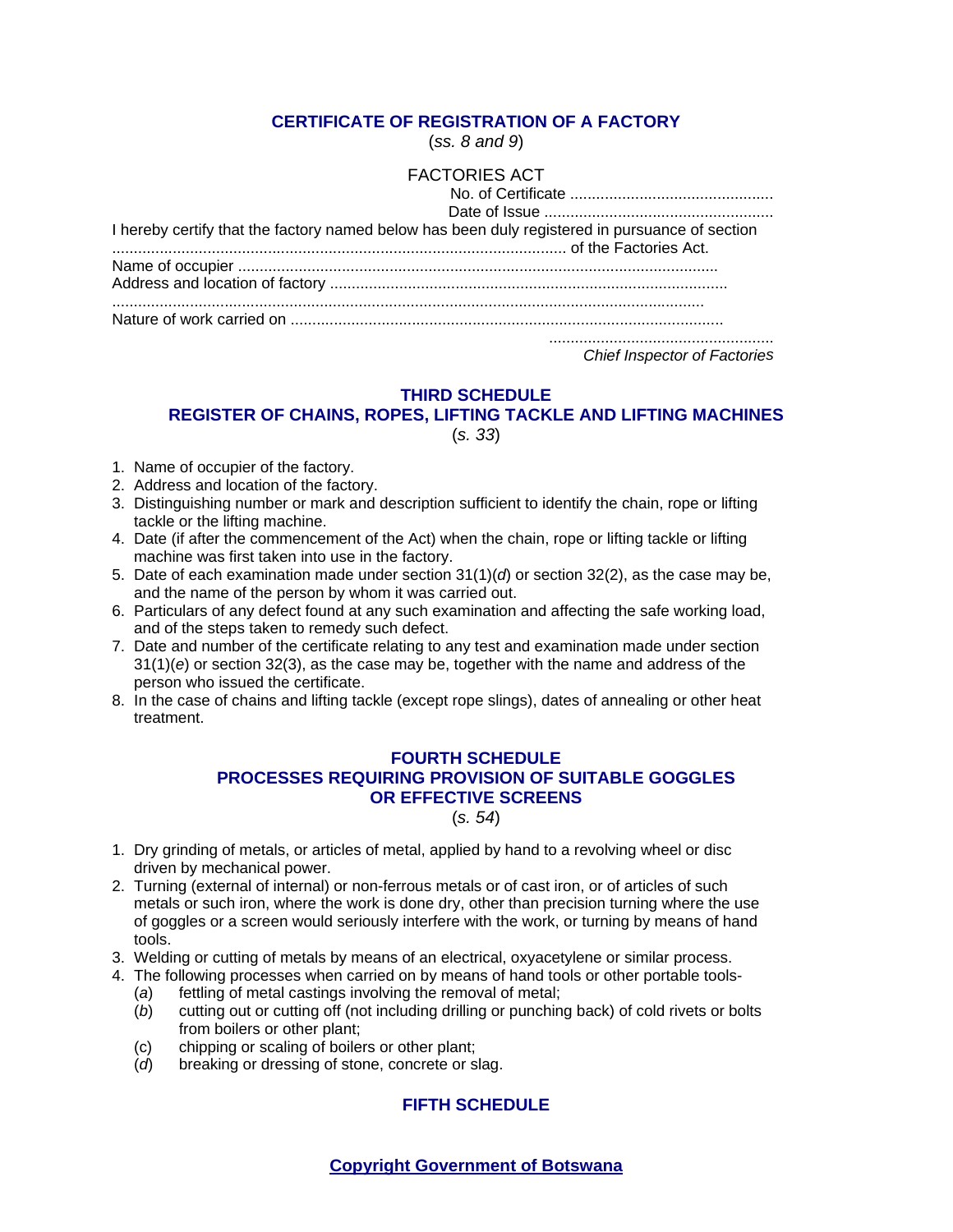# **DANGEROUS OCCURRENCES OF WHICH WRITTEN NOTICE MUST BE GIVEN TO THE CHIEF INSPECTOR**

(*s. 57*)

- 1. Bursting of a revolving vessel, wheel, grindstone or grinding wheel moved by mechanical power.
- 2. Collapse or failure of a crane, derrick, winch, hoist or other appliance used in raising or lowering persons or goods, or any part thereof, or the overturning of a crane.
- 3. Explosion or fire causing damage to the structure of any room or place in which persons are employed, or to any machine or plant contained therein, and resulting in the complete suspension or ordinary work in such room or place or stoppage of machinery or plant for not less than 24 hours.
- 4. Electrical short circuit or failure of electrical machinery, plant or apparatus, attended by explosion or fire and causing structural damage thereto, and involving its stoppage or disuse for not less than 24 hours.
- 5. Explosion of a receiver or container used for the storage at a pressure greater than atmospheric pressure of any gas or gases (including air), or any liquid or solid resulting from the compression of gas.
- 6. Explosion from a steam boiler, steam receiver, or air receiver.

# **SIXTH SCHEDULE INDUSTRIAL DISEASES**

(*s. 58*)

- 1. Lead poisoning, including poisoning by any preparation or compound of lead.
- 2. Phosphorous poisoning by phosphorous or its compounds.
- 3. Mercurial poisoning by mercury, its amalgams or compounds.
- 4. Manganese poisoning.
- 5. Arsenical poisoning by arsenic or its compounds.
- 6. Aniline poisoning.
- 7. Carbon bisulphide poisoning.
- 8. Benzene poisoning, including poisoning by any of its homologues, or their nitro or amido derivatives.
- 9. Chrome ulceration due to chromic acid or bichromate of potassium, sodium or ammonium, or any preparation of these substances.
- 10. Anthrax.
- 11. Silicosis.
- 12. Pathological manifestations due to-
	- (*a*) radium or other radio-active substances;
	- (*b*) X-rays.
- 13. Toxic jaundice due to tetrachlorethane or nitro or amido derivatives of benzene or other poisonous substances.
- 14. Toxic anaemia.
- 15. Primary epitheliomatous ulceration of the skin, due to the handling or use of tar, pitch, bitumen, mineral oil or paraffin, or any compound product or residue of any of these substances.
- 16. Compressed air illness.
- 17. Asbestosis.<br>18. Byssinosis.
- Byssinosis.
- 19. Bagassosis.
- 20. Tobacosis.

### **SEVENTH SCHEDULE PARTICULARS TO BE SUBMITTED BY OCCUPIER OF PREMISES (OTHER THAN A FACTORY) IN WHICH A STEAM BOILER IS USED**

### **Copyright Government of Botswana**